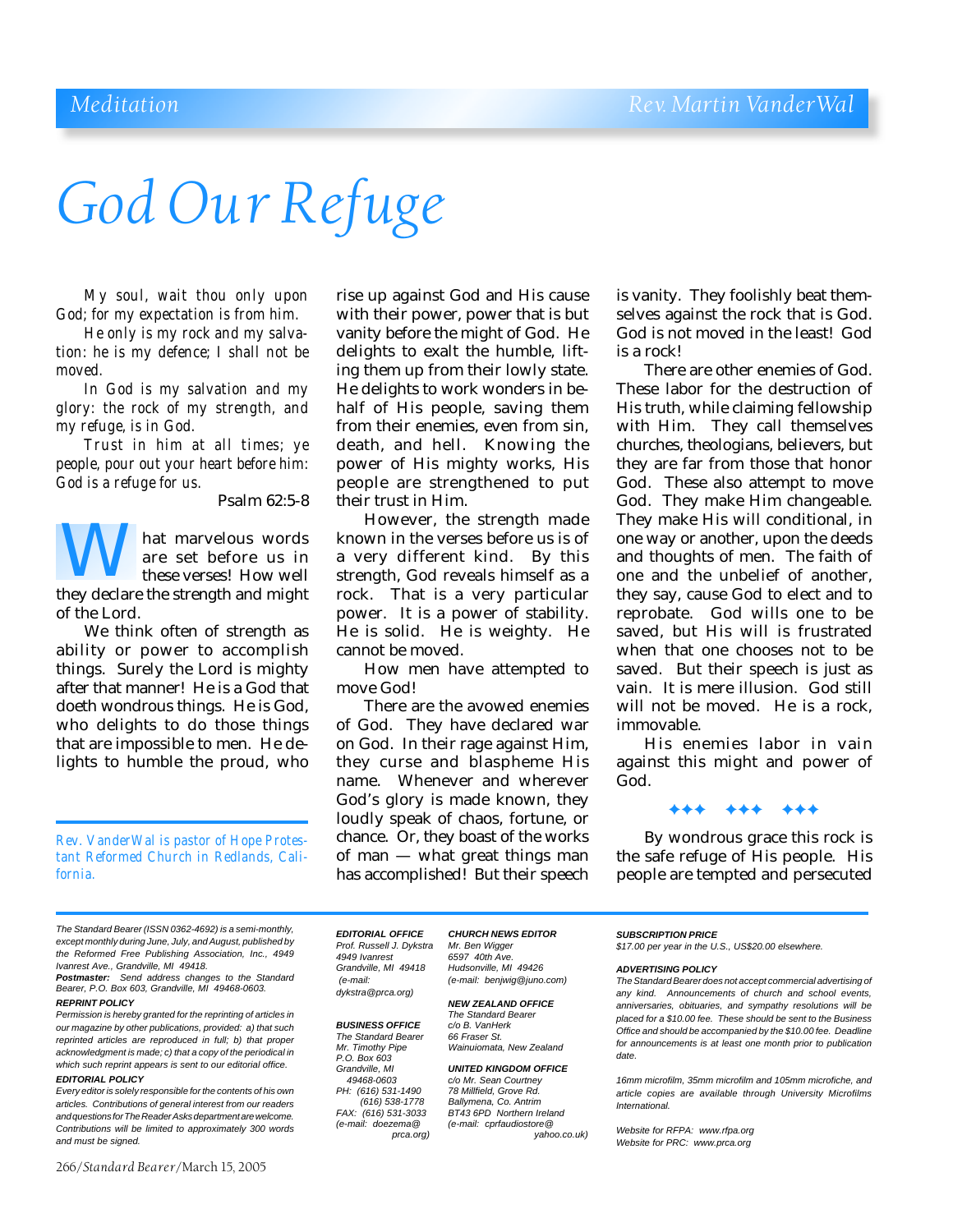by these same enemies. As they assail the rock that is God, they turn also to the people of God. His people they persecute and oppress. His people they attempt to turn away from God and His truth.

Under that persecution and oppression, God's people find in Him their refuge. His strength becomes theirs! He is the rock of their strength.

God is a refuge for us!

To this refuge we are led by David, its writer, and by the Holy Spirit, its Author. By His providence God led David through the circumstances of his life. God led David through the events that form the background of this Psalm. Even when Israel's king took pen in hand to write the Psalm, God so guided him by His Holy Spirit that the words are the words of God. David leads us to God our refuge. Through David as the instrument in His hand, God our refuge leads us to Himself.

David leads us in a very particular way. He does not tell us to go to the places where he fears to go. He does not tell us to do the things that he fears to do. He goes before us. He leads the way. Then he turns and beckons us: Follow me!

#### ✦✦✦ ✦✦✦ ✦✦✦

Follow me to God our refuge!

In his guiding us, the sweet Psalmist of Israel is not afraid to show us his weakness. In the midst of his fierce enemies, he reveals the despair of his soul. So despairing of soul is he, that we hear his command to his soul: "My soul, wait thou only upon God." With that commandment he directs his soul to God. His soul was looking in the wrong direction. It was considering the wrath and devices of the enemy. With respect to those enemies, David's soul was filled with despair. It must instead be turned to God. It must wait only upon Him. With authority David commands his own soul: Wait thou only upon God.

To his soul David also gives a reason for his commandment. "My expectation is from him." To God he looks for every good thing. To God he looks for His chief good, the salvation of His soul. With these words David establishes his soul in that place of confident waiting. So great is his confidence that he places the hope of his soul all upon God.

He makes God a refuge...for himself.

That confidence is not disappointed. To its result he gives joyful testimony:

- He only is my rock and my salvation: He is my defence; I shall not be moved.
- In God is my salvation and my glory:
- The rock of my strength, and my refuge, is in God.

As unmovable as God is, now David knows himself to be unmovable. The psalmist is unmovable in the midst of his enemies, for God is his defense. As that rock of strength, unmovable, God has taken David into His protection. The enemies carry on in their rage against God's anointed, but now he is unmoved. With the strength of God, he is strong indeed!

So strong has David become, that he can find no other strength and no other power. There is no other rock. There is no other salvation. He commanded his soul, properly, to wait only upon God. Thus is also the answer to that waiting. God alone is his rock and defense. No enemy, not even all the enemies put together, can breach the fortress that is his God. "I shall not be moved."

David proceeds yet further. He must, for he knows that God has given him this confidence and strength for a reason. That reason holds true for all of God's deliverances of His people in every circumstance. That reason is the praise of His name, the testimony of His great glory. Those praises

the psalmist raises from his joyful heart. With gladness he moves from himself to God. In God is his salvation and his glory. In God is the rock of his strength and his refuge.

As strong as he becomes, hiding himself in God, David also knows he is never strong in himself. God has not strengthened him so that he might now be unmovable apart from God. Such is not the way of faith. Neither is it the way of God's grace. May it never be! Only in fellowship with God is that strength to be known and enjoyed. How blessed is that fellowship in the strength that it always gives. Therefore David must write, "In God is my salvation." Therefore he must continue: "...and my glory: the rock of my strength, and my refuge, is in God."

God is a refuge for David.

Now David, by the inspiration of the Holy Spirit, extends his hand to us. He calls us to follow after him. His example we must follow.

Trust in him at all times;

- Ye people, pour out your heart before him:
- God is a refuge for us.

David had commanded his own soul. "My soul, wait thou only upon God." Now he commands us: "Trust in him at all times."

Just as he did, we are to take our refuge in God. As David commanded his soul, so must we. "Wait thou only upon God." With that command we direct our souls to expect every good thing from His blessed hand. In the midst of our enemies, as fierce and strong as David's, we are confronted with our weakness. Confessing that weakness, we flee to God. We take Him for our rock and refuge. We hide ourselves in Him.

We are, however, given here the particular manner of that hiding. David shows us here the manner of this trust. We have these words given to us: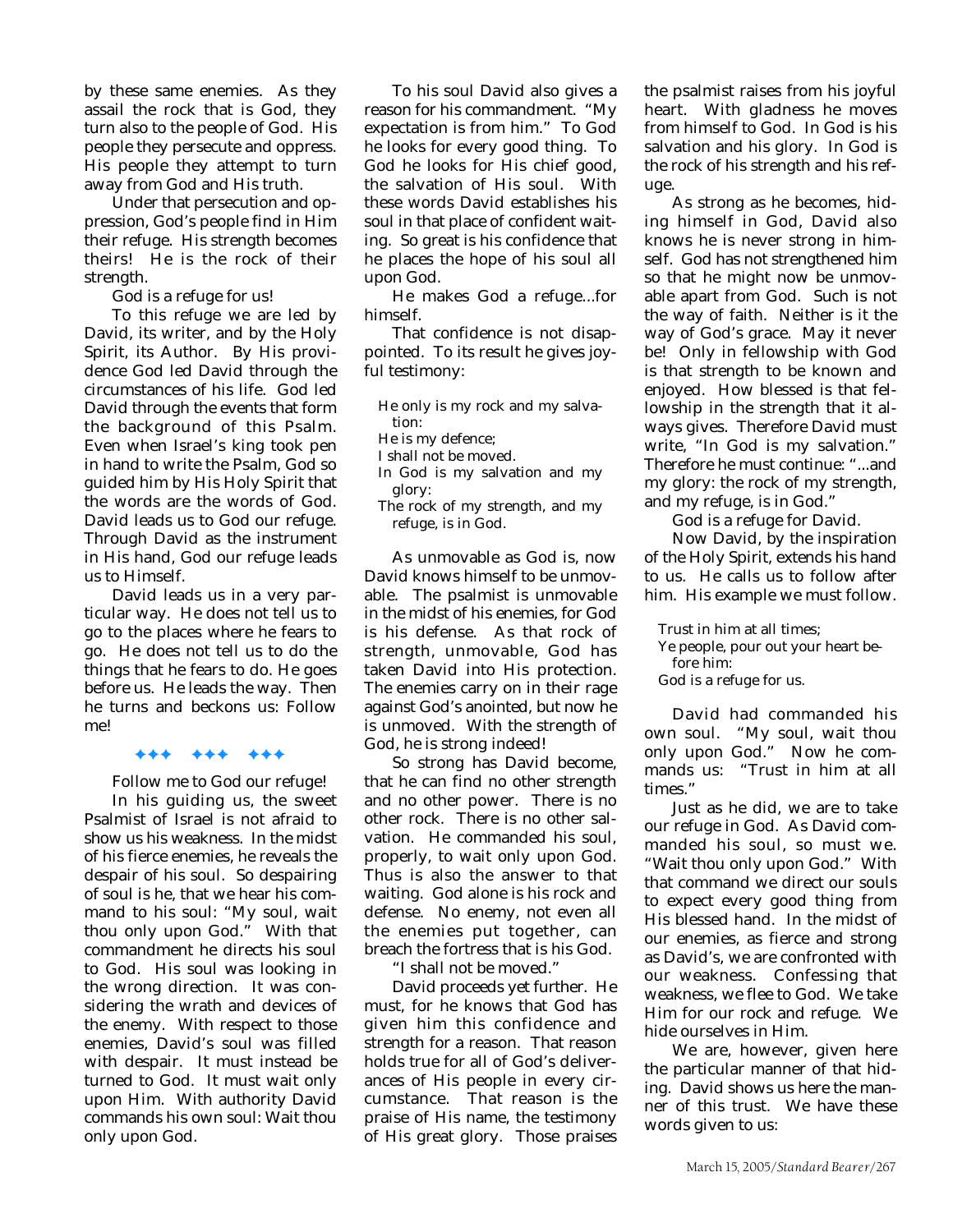"Ye people, pour out your heart before him."

What blessed words: pour out your heart before Him!

All the cares and anxieties, every point of distress and fear, all those things reside in the heart. In the heart they thrive and grow. Sadness grows greater, doubts and fears grow stronger. Before the enemy, our weakness is revealed. That weakness lays hold upon the heart, causing despair. The temptation is sometimes heard in the believer's ear: these things are unworthy of God, for they signify a weak faith; do not speak of them before God.

Then you must hear the com-

mand of your leader: ye people, pour out your heart before Him. This you do, pouring out all before God, as a river of cares, concerns, anxieties, and fears. You show before Him all your weaknesses.

In that outpouring you are blessed. By it, you take your refuge in God. Confessing your weakness, you come to know and enjoy the greatness of His strength. In that blessed refuge, you have God for your defense. You shall not be moved.

Hiding yourself in God, surrounded by the rock of His strength, you find David next to you. He joins his voice to yours:

God is a refuge for us. You join your voice to his: God is a refuge for us! Others you also see next to you. You look further, and find a vast multitude. All of you have taken refuge together in God.

So great is His strength, so immovable is He, that He has taken unto Himself this great number, hiding them in Himself. By their weakness, He has determined to show His strength in them. He is a refuge for them, by sovereign, particular grace.

With what happiness we make that confession, together with God's people of every age, of every tongue and nation!

"God is a refuge for us."

*Editorial Rev. Kenneth Koole*

## *Marriage and the Culture of Divorce (3) The Question of Remarriage*

ast installment we focused particularly on Christ's teaching about divorce itast installment we focused<br>particularly on Christ's<br>teaching about divorce it-<br>self. The gospel record makes plain that Christ went directly against the current teaching and prevailing practice of the Jews of His day, namely, divorce upon demand. This practice, with its justi-

*Previous article in this series: March 1, 2005, p. 244.*

fication, angered Him (cf. Luke 16:13-18). This is also why Christ, in explaining the occasion for this broader Old Testament Mosaic allowance, with sharpness used the phrase "for the hardness of your heart" (Mark 10:5). And notice the pronoun "your"!

The gospel record makes plain that Christ made but one allowance for a believer to seek divorce, namely, adultery, a cheating spouse (cf. Matt. 5:32 and Matt. 19:9). Why this is, is a question all to itself, and one we do not intend to enter into here. What we must understand is that Christ was making plain to those who would be apostles of His New Testament church, that He as Lord of the church would count all other reasons for seeking divorce as sin. The New Testament church in her spiritual maturity was to understand that.

This then is also Christ's word against the scandal of our day, when in the name of misguided compassion, the church approves of divorce for nearly any reason, and then of remarriage as well. By this word Christ intended to block the way of the New Testament church becoming the mirror image of the apostate Jewish church (whose marriages were little different from the worldly society around it).

The trouble is, most of the New Testament church is busy ignoring Christ's words. And so, she with her marriages has become the mirror image of what so angered the Lord Christ in His day.

It is to the matter of remarriage that we turn now, and, in particular, the remarriage of the 'innocent party,' that is, the one who has obtained a divorce (or the one on whom divorce was forced) for the

*This concluding installment is an expansion and revision of the third section of my speech on the assigned topic given at a conference last summer. The focus is primarily on the recurring question about the remarriage of the innocent party (as it is known.). It seems that justification for approving remarriage in an ever broadening circle starts with allowing the remarriage of the innocent party.*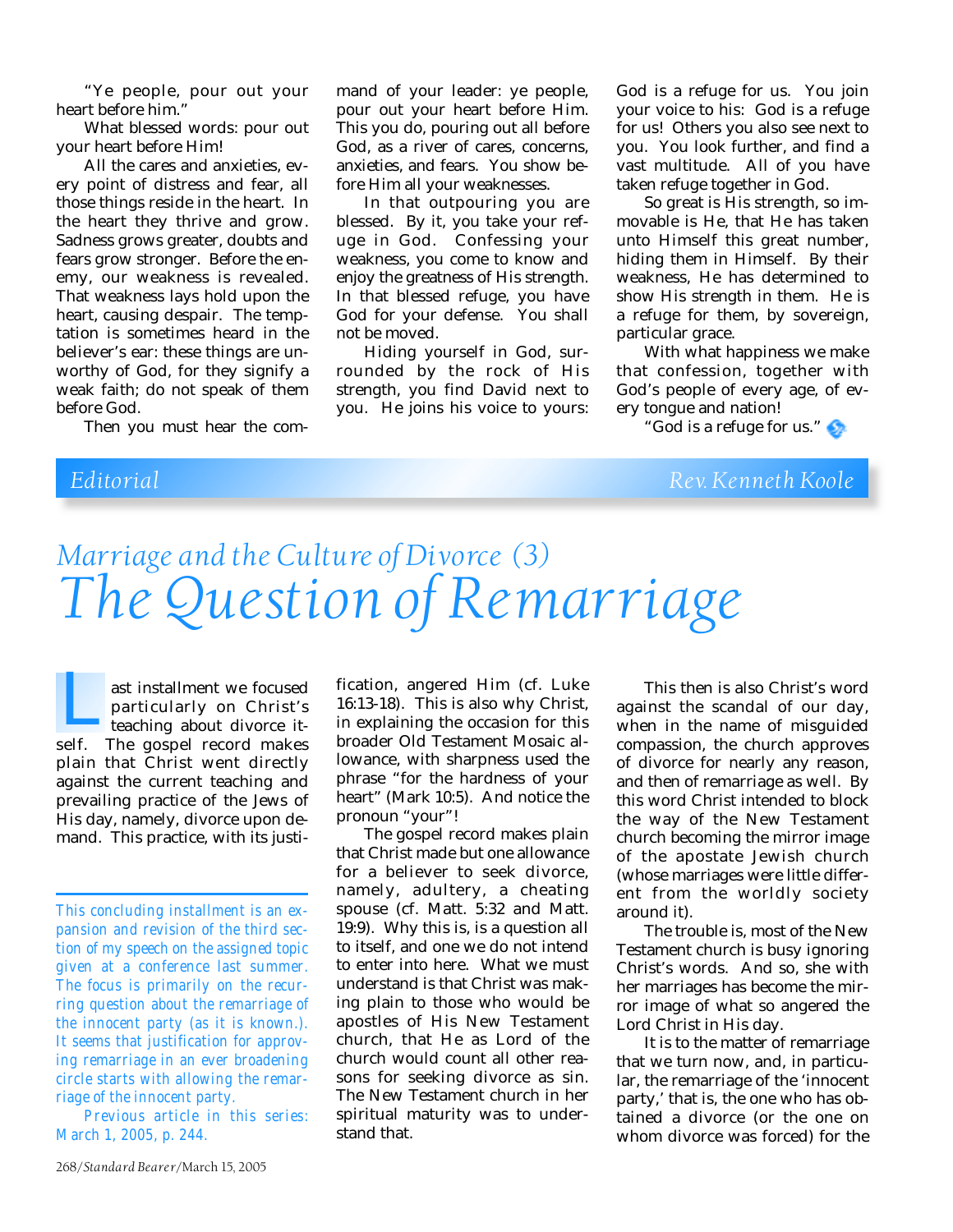one biblically acceptable reason, a spouse guilty of adultery.

No one disputes the right to remarry once one's spouse has died. By death the God of marriage looses one from His 'yoke,' and from one's own vow. This is clearly scriptural (cf. Rom. 7:2, 3). The question is, is death the only thing that dissolves the bond?

Neither do we need to debate whether every divorced person has the right to remarry simply because one has obtained a state-recognized bill of divorcement. This is exactly what Pharisees were claiming in Christ's day. "We have obtained a lawful bill of divorcement! See! We have kept God's law." Christ's response was that before the eyes of God this bill was worthless. "Whosoever shall put away his wife, and marry another, committeth adultery against her" (Mark 10:11). And again, "And whosoever marrieth her that is divorced [also] committeth adultery" (Matt. 5:32). Only the willfully blind can quibble with Christ's plain words (and, therefore, with the calling of His church in this matter as well).

But what about that divorce that was properly obtained for the biblical reason, an adulterous spouse? In that one instance surely one should have the right to marry again.

This is the argument of some. They, too, see the scandal of divorce and remarriage in the contemporary church world. They, too, say that the church's irresponsible 'looking the other way' must stop. It is time for the church to start holding its members to their vows! But, having said that, they insist on the right of the innocent party (as they are known) to remarry. The door is to be narrowed down, but not completely closed.

With this we disagree. And to this we now turn.

It is beyond the scope of this article to enter into a lengthy exegetical examination of the various scripture passages dealing with

this matter. Fact is, there is really only one New Testament passage that even allows for raising the question about Christ possibly making an exception to His rule of no remarriage as long as one's first spouse still lives, namely, Matthew 19:9. And even there the exception clause "except it be for fornication" clearly can be applied simply to the putting away of one's wife, and not to the clause that refers to marrying another. In our judgment it ought to be. In the disputed passage the exception clause follows immediately upon the words "whosoever shall put away his wife."

Before one opts to take this one disputed passage and adopt a view that finds no support in any of the other passages, one ought to consider very seriously the following.

First, in none of the other three main passages does Christ hint at allowing for remarriage. As He flatly states in Mark 10:11, "Whosoever shall put away his wife, and marry another, committeth adultery against her." (In verse 12 He applies the same to the woman.)

Second, it was exactly with an eye to cutting off the well-traveled road that led to *remarriage,* that Christ spoke His words against divorce.

In this connection it is important to remember that Christ's words on divorce and remarriage were spoken in a historical context where divorce was sought by

men for one reason and one reason only, namely, in order to remarry. It was simply assumed that a lawfully obtained divorce terminated the marriage and freed one to remarry. This is why the Pharisees sought divorce! Not so they could live alone. What! and have to wait on themselves? And sleep alone? Are you kidding? But it was with an eye to marrying one more delightful and pleasing (or rich!). Divorce was all about remarriage. And therefore it was assumed that divorce dissolved the marriage and freed one to remarry. It is precisely the remarriage syndrome that Christ was addressing in the gospels. And is He now making an allowance after all? This must be kept in mind.

Third, it must be kept in mind that in Christ's day there were two schools of thought even amongst the Pharisees on what constituted legitimate divorce according to Deuteronomy 24:1-4. There was the school of Shammai (more conservative) and that of Hillel (promoting the liberal, prevailing view). The school of Shammai held "...that divorce was only legitimate for serious sexual offences such as adultery, whereas the more liberal followers of Hillel argued that any misdemeanor, even spilling food or talking too loud, justified divorce" *(Jesus and Divorce,* Heth & Wenham, p. 46) (cf. also *Divorce and Remarriage,* A. Cornes, p. 183 ff.).

The point is that Christ was well aware of this hot dispute. Quite likely, this in part was what prompted the Pharisees to put the question to Jesus about divorcing

*...it was exactly with an eye to cutting off the well-traveled road that led to* **remarriage,** *that Christ spoke His words against divorce.*

for every reason, to get Jesus to enter their dispute and take one side or the other. This is exactly what Jesus refused to do. His teaching was not in favor of the more conservative school over against the liberal one, but His teaching was revolutionary, new, unique.

This explains the disciples' amazement and stunned reply: "If the case of the man be so with his wife, it is not good [better not - kk] to marry" (Matt. 19:10). They understood Christ well. What are you saying, Lord? If you marry a woman, you are stuck with (to!) her for life? Who would want to risk that possibility?

Cornes, in his book *Divorce and Remarriage,* puts it well. "[The disciples] were flabbergasted: they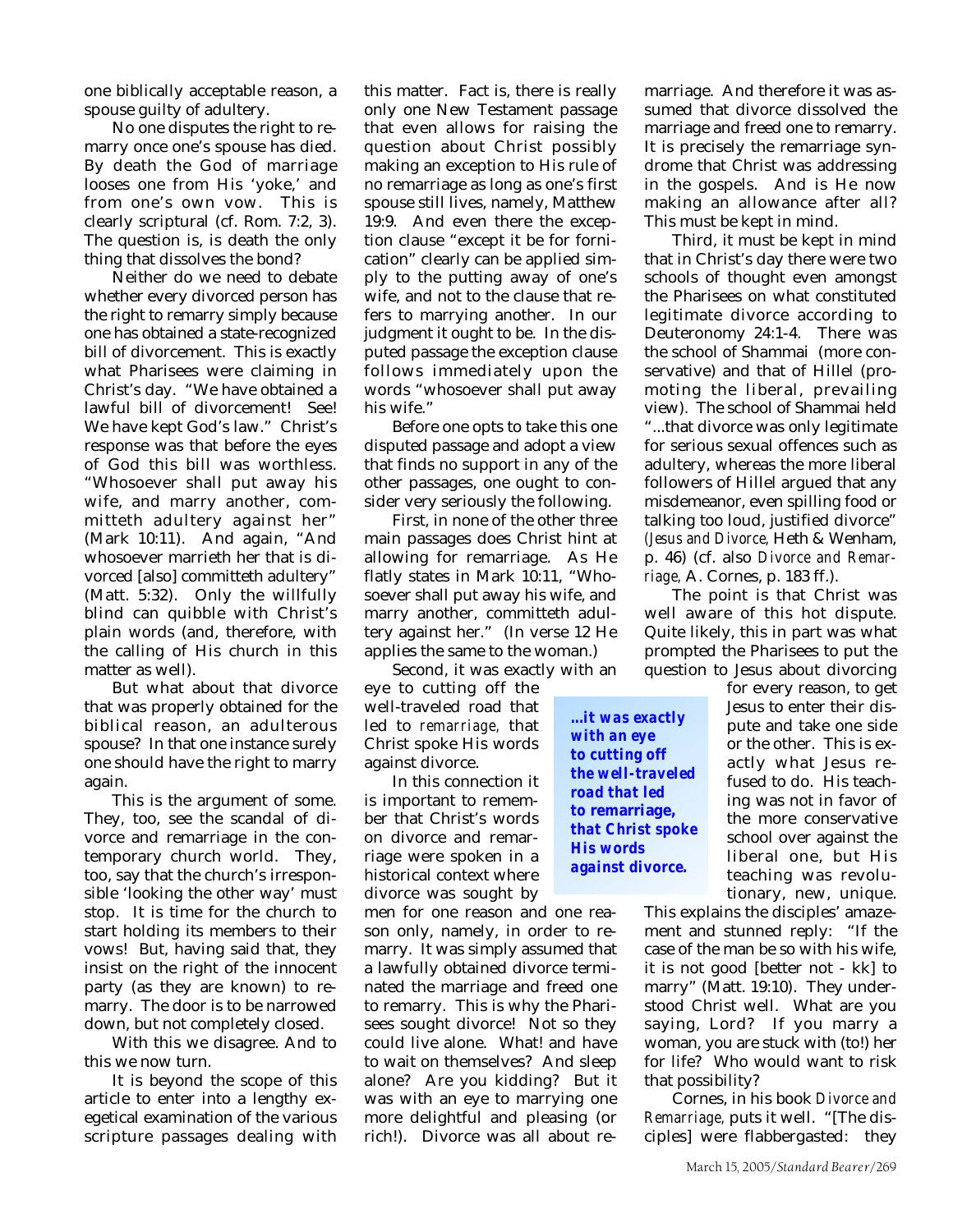clearly never expected this.... [Their] surprise is quite incomprehensible if Jesus was allowing remarriage after divorce for adultery. He would then be saying nothing revolutionary but merely expressing views that were entirely in line with the well-known school of Shammai; he would simply be siding, in the contemporary debate, with one of the influential schools" (p. 221).

But if marriage is for life in every instance, that is revolutionary, and as Christ replies to the disciples, "All men cannot receive this saying, save they to whom it is given" (v. 11).

Fourth, those who argue for allowing the remarriage of the innocent party must come to grips with something, namely, that if a biblically-obtained divorce dissolves the marriage bond, then *it dissolves the marriage bond!* You see the implications? It does this not only for the one, the innocent party, it does so for the other, the unfaithful spouse. Not only is the innocent divorcee free to remarry, but so now is the fornicator. He too no longer has a spouse or obligation to his first vow. He too is free to remarry. And if he were to wake up one day in repentance, he would be free to remain with his significant other, and even come back to the church as such. That former marriage was, after all, according to the church, dissolved.

Is there not something wrong with this picture?

And fifth, the practical reality is that those who have thought to restrict remarriage only to the innocent party have found it impossible to do so. In

*The only remedy is a door closed all the way, not one left open a crack. Else, it soon ceases to be a door at all, except maybe a revolving one.*

instance after instance the innocent party allowance has led to making more and more allowances along the way. Extenuating circumstances cry to be taken into consideration, and because in reality

the ruling principle is human compassion rather than God's word, human compassion rules the day; and pretty soon the 'whole camel' is within one's tent. This is reality, especially in our divorce-prone society.

The only remedy is a door closed all the way, not one left open a crack. Else, it soon ceases to be a door at all, except maybe a revolving one.

We say again, divorce, even properly obtained, does not dissolve the marriage bond. What it brings to an end is one's spousal obligations and responsibilities to the other (that is, as long as the divorce continues in force). But in God's eyes one's spouse, though he has abandoned his spousal obligations, still lives. And believers are to address that unfaithful one as an adulterer until he turns.

That we insist on this view of the innocent party is not because we take issue with the words "innocent party," questioning whether such a divorced person ever really existed. They do. I know several myself. And as a pastor I bristle when others call into question whether any are completely innocent in the breakup of their marriage. To be sure, everyone has sin to confess in marriage. But there are those who give their spouse no reason to bring a third party into their marriage. That is, other than confronting the spouse with his re-

> sponsibilities and pleading with him to live according to his Christian calling, and then being called a nag and worse things as a result. Innocent before God, I tell you that. It was with such in mind that

Christ taught what He did.

But to stand as the innocent party does not yet imply the right to remarry. Rather, it gives one the right to divorce the cheating spouse without being charged with

being guilty of unfaithfulness to one's vow. And such a one does not have to make confession in the church of having sinfully put away one's spouse.

What we are maintaining is not some peculiar, novel view. No less an authority than the apostle Paul validates this as the correct reading of Christ's teaching. In the pastoral context of having to give practical instruction and counsel to believers in troubled marriages, specifically to questions raised by believers married to unbelievers, the apostle stated, "And unto the married I command, yet not I, but the Lord, Let not the wife depart from her husband. But and if she depart, let her remain unmarried [sic!], or be reconciled to her husband: and let not the husband put away his wife" (I Cor. 7:11, 12).

In the same chapter the apostle adds, "The wife is bound by the law as long as her husband liveth; but if her husband be dead, she is at liberty to be married to whom she will; only in the Lord" (v. 39).

Surely in these statements the apostle is not Paul the obscure!

Hard, you say? Demanding? Yes, but not impossible. As Christ Himself responded to His questioning disciples, "All men can not receive this saying, save those to whom it is given" (Matt. 19:11). By grace such is made possible.

Finally, the question arises, why does Scripture insist on such a rigorous commitment to one's vows and marriage (that is, in addition to this being in accordance with God's character and Christ's faithfulness to His bride and church)?

#1 — Have you considered the children! Christ as Shepherd certainly has what benefits them in mind. In divorce, with its violent ripping apart, they are the real victims. The resulting scars are lifelong. Children are injured worse by parents going their separate ways than by a believer suffering through an unhappy and difficult marriage. Staying together for the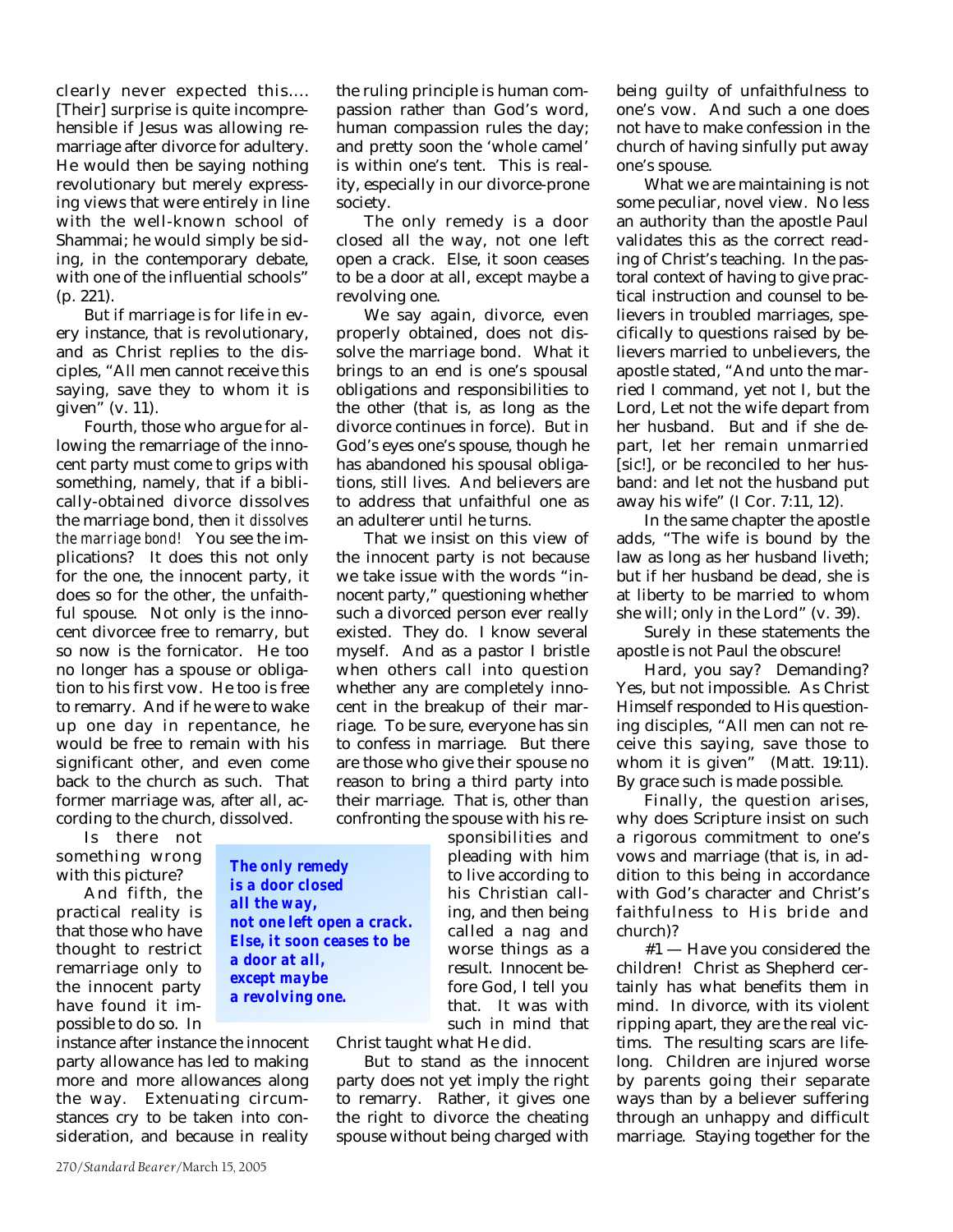children's sake is worth it. This is Christ-like love.

#2 — The strict forbidding of remarriage is a powerful restraint on divorce, the inclination to simply opt out when problems run deep. When believers enter marriage knowing that remarriage is not an option, they have powerful incentive to work with might and main to save their troubled marriage. They have strong motivation to work for reconciliation rather than deciding just to call it quits. It sounds far easier just to find someone else to start fresh with again.

#3 — The calling to remain single following a divorce is prac-

tical in that it leaves open the possibility of reconciliation with the estranged spouse. Remarrying following divorce effectively closes that door. Even if the estranged spouse were to come to his senses down the road, if one has remarried, what is one going to do? Leave another spouse high and dry and possibly other children as well? Abiding in singleness according to the apostolic instruction is what leaves the door for reconciliation open and real.

#4 — This biblical stand is essential for the church's witness in a divorce-happy world. The church that insists that its members remain faithful to their vows is one that will mark itself off from our self-centered society. Here is a Christianity that insists on true selfdenying love. Such teaching and practice will have a blessed benefit on the marriages of the church. Such a church will show clearly that grace and Christ and Christian love do make a difference.

As Christ makes plain, marriage is for life. Holding to this is the need of the hour, for Christ's good name, for the children's sake, the church's witness to grace that renews, and the glory of covenant making and keeping God.

As Christ declares, "He that is able to receive it, let him receive it" (Matt. 19:12b).

## *Go Ye Into All the World Rev. J. Kortering*

## *Evangelism in the Established Church (3) Hindrances to this work (cont.)*

e are dealing with the first obstacle to effective personal witness-**EXECUTE 12 SET AND ARE SET AND ARE SET AND ARE SET AND ARE SET AND ARE SET AND ARE SET AND ARE SET AND ARE SET AND ARE SET AND ARE SET AND ARE SET AND ARE SET AND ARE SET AND ARE SET AND ARE SET AND ARE SET AND ARE SET AN** ticle. That objection suggests that our befriending non-Christians with a view to influencing them with the gospel is spiritually wrong because we are to be separate from all the wicked and ungodliness. This objection reminds us of the need to be spiritually mature and to guard against such danger, which is that the wicked may have greater influence on us than we may have on them. However, though the danger is real, we may not use that as a reason to have nothing to do with our non-Chris-

tian neighbor. Rather, we must examine ourselves and do two things: first, we must recognize that witnessing to him is what God commands us to do, it is God's directive; and second, we must pray that we may be enabled by God's grace to do it properly as unto the Lord, and that the Holy Spirit will bless it unto the heart of the one we seek. Doing this we will be in a spiritual frame of mind and heart to overcome the temptations to stray because of the evil influence of the unsaved neighbor.

It may be helpful if we make a few suggestions on how that may be done. We are not going to develop methodology here. It is our goal to do that in greater detail in some future articles, but here we simply want to illustrate, so that you can better understand what we have in mind, and so that you can rest assured that personal witnessing to non-Christians does not com-

promise the doctrine of the antithesis.

Foundational to all attempts to witness to the neighbor is our *action,* how we behave in his presence. This means that we must live holy lives consistently and under all circumstances. It also includes our personal dealings with our neighbor. If we snub him, look the other way, avoid him, refuse to talk to him, we are sending out clear signals that we don't want anything to do with him. If the neighbor picks up on this, he will conclude that we don't care about him at all, about what he does, about what are his values, about what are his struggles in life — nothing. Even if our reason for this attitude is our judgment of him that he is evil and a great sinner before God, such response at this point is wrong because it is premature. We have not attempted to deal with him and his faults in a proper way.

*Rev. Kortering is a minister emeritus in the Protestant Reformed Churches. Previous article in this series: Janu-*

*ary 1, 2005, p. 159.*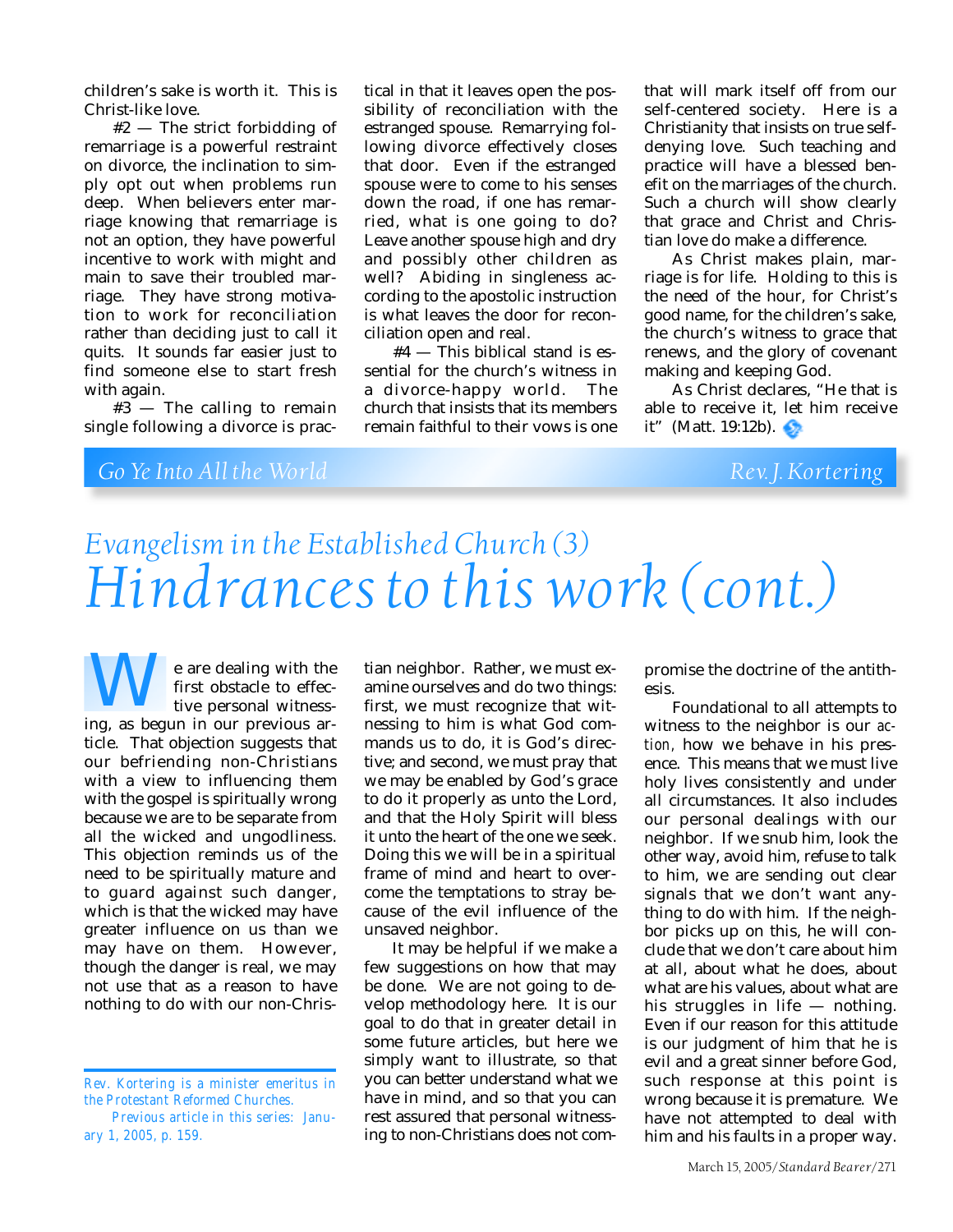Another, opposite action toward the neighbor might be this, that we jump on him with severe criticism every time we notice that he is doing something we see to be wrong. There is, of course, an important place for correction in the process of evangelism, but we do well to remember that in our initial contacts we ought to hold our mouth until we can build some trust. This is not compromise or unfaithfulness; this is wisdom, as we learn the art of communication and influence.

Rightful action is that we live a holy life as an example of godliness to our neighbor. As we do that, we take a real and sincere interest in his life, his beliefs, his values, his way of living. This means that we develop good communication between ourselves and him. Obviously, this will not be the same with every one of our neighbors; individuals have different personalities and spiritual responses. The point is that if there is a wall of separation between us and our neighbor, it must be because of our neighbor's response to our overtures of the gospel, and not because of the way we treat him. The Bible is full of such caution: "A soft answer turneth away wrath" (Prov. 15:1). "Who is a wise man and endued with knowledge among you? Let him shew out of a good conversation his works with meekness and wisdom" (James 3:13).

This requires of us sincere interest in the person and life of our neighbor. We must build bridges of interest that allow us to demonstrate that we really care about him. These bridges are manifold: simply taking an interest in his life and inquiring of him how things are going, and turning everyday conversations in the direction of spiritual values and Christian response. This can be followed by certain levels of mutual activity. One wonderful way to build bridges is to help him with something that he needs and that we can supply. This demonstrates, both by

speech and by action, that we really do care about him and that he can trust us when we talk together of the deeper values of morality and eventually even of faith.

We can be sure that if we do this in the spirit of holiness before God and of love for our neighbor, the right person will be influenced to the glory of God. If the desire of our heart is the conversion of the non-Christian neighbor, if we make that a matter of daily prayer and seek wisdom of God, and if we conduct ourselves with that goal in mind, we can rest assured that his lifestyle and values will not influence us in an evil way. The antithesis will remain in place, and the barrier of spiritual separation will be overcome only when God changes the heart and life of the non-Christian.

Let's now proceed to the second possible obstacle to effective personal witnessing.

"2. Our doctrinal beliefs and practices make such attempts at personal evangelism useless. The doctrine of God's sovereignty and man's depravity are such hindrances that our neighbors are not interested in the Reformed faith. This increases when we add the biblical teaching that rejects labor union membership or the forbid-

ding of divorce and remarriage, to name but two. Paul admitted that the offense of the gospel was great in his day, and we might as well come to terms with this today, since the non-Christian world and the church-

world have increased in their depravity in these last days of history."

My answer to this proposed obstacle is that it is defeatist and is the devil's delight.

On the surface, and in light of what the Bible says about the increase of sin and apostasy in the church, there seems to be truth to the observation. Hebrews 6 makes

a strong statement concerning the inability of an individual to change when that person once knew the truth and experienced personally and close-up the benefits of the gospel, but turned from them. The same applies to churches, as taught in the letters to the seven churches of Asia Minor (Rev. 2 and 3). The Lord Jesus gives stern warnings that unless they stop their sinful practices and return to Him in obedience, they will perish. America and Europe are full of people who in their generations have had something to do with Christ and His church, but have turned away and now show contempt of their past spiritual training. The explanation for this is not simply human behavior. It is God's judgment upon those who reject Him, even as Jesus instructed His disciples, "And whosoever shall not receive you, nor hear your words, when ye depart out of that house or city, shake off the dust of your feet" (Matt. 10:14). In great measure, this explains why there is precious little fruit upon efforts to convert nominal Christians or those who in their generations knew the way but rejected it.

Even with all this evidence, however, we may never use this knowledge to stop evangelizing as

individual Christians or as churches in doing our mission outreach. If we should do that, we step directly into the devil's trap and contradict the direct injunction of our Savior to keep on doing evangelism

until He comes again (Matt. 28:18- 20). The Word of God does not give us this sober and very realistic assessment of human depravity in order to discourage us from doing Christ's work. Rather He gave that to us so that we would not have an unrealistic goal, which leads to discouragement and defeat. All outreach, evangelism, and mission work is hard work and,

*in the church today is that methodology in the work of the church is determined by results.*

*One of the great evils*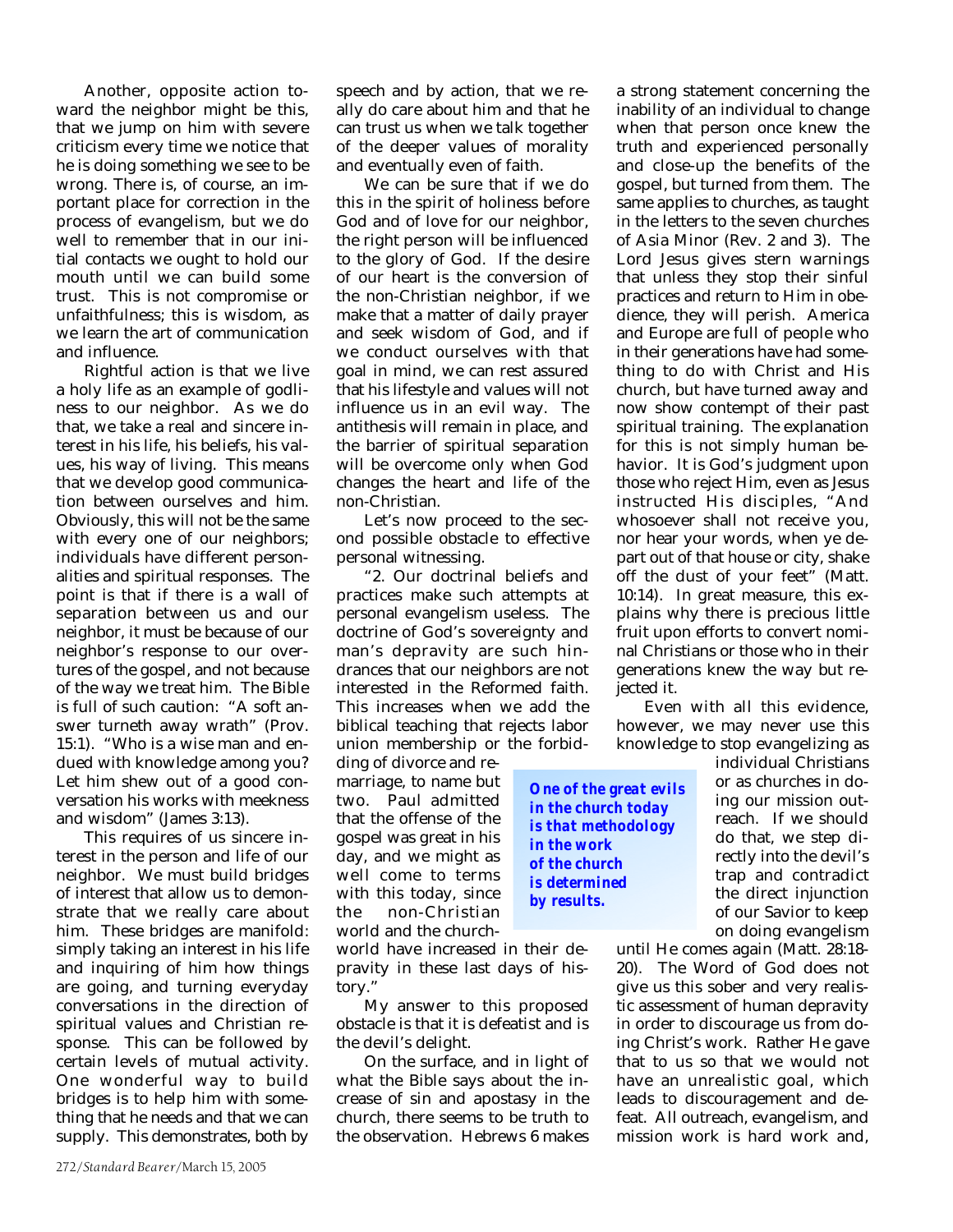humanly speaking, impossible. The more we realize this, the more we approach it in a proper spiritual way and get on our knees to seek divine help, for without it all our labors are in vain. The salvation of a soul, the gathering of the church, is God's work through Jesus Christ alone.

There is also, in this proposed obstacle, an inherent fallacy, that a duty assigned can be terminated by negative results. One of the great evils in the church today is that methodology in the work of the church is determined by results. If it works, it must be good; if it doesn't work, we need to change it. See the sad results of this kind of reasoning as it is applied to the worship service. Everything, from the informal dress, to the singing, to the casual environment, to the entertainment that replaces preaching, is justified because this is what people want. We must not be drawn into the temptation to abandon the work of the gospel because no one seems interested or because very few respond. Nor must we be tempted to change the contents of the gospel in order to make it more appealing to the general public. These evil responses may result if we suggest in any way that it is useless to spread the gospel because hardly anyone cares anymore to listen.

Rather, we do well to take a serious look at the gospel that constitutes the good news that we bear in our personal witnessing and our preaching. The Bible is the revelation of God, and whatever God says in His Word is the message that we bring to others. The great theme of the Bible is the majesty, sovereignty, and glory of God. In no other book, and from no other source, is there such knowledge of the one true and only living God. Yes, His handiwork, creation, testifies of His excellent glory and power to such a degree that if that is all any man receives from Him, it is sufficient for God to judge him and hold him accountable for all

his sinful actions (Rom. 1:18-21). As beautiful and powerful as the testimony of creation is concerning God, however, its message cannot and does not save the sinner. In the immediately preceding verses (Rom. 1:1-17), Paul expresses this. The power of God unto salvation is in the gospel that he preached. In the gospel the righteousness of God is revealed, and in such a way that righteousness is necessary for salvation, for it replaces the unrighteousness of man. That ability to be right with God is merited by Jesus Christ through His death and resurrection, and is appropri-

> *We must not decide whether we will evangelize*

*our non-Christian*

*of whether we think he is savable or whether we think that there might be*

*neighbor on the basis*

*some hope of changing him.*

ated by faith alone. The only escape from the wrath of God is in Jesus Christ. Reconciliation with God and the peace that follows is the good news of the gospel.

I urge you, dear reader, not to discredit the good news of the gospel because it lacks public support or popular appeal. If God has saved you, you will

recognize with grateful heart that your salvation is the most wonderful act of God's mercy to you, an undeserving sinner. Eternal predestination is the sweet fountain of God's love, from which flows every blessing of salvation. Christ's death on the cross is not a divine atrocity; rather, it is the supreme expression of love and reconciliation to all who believe. You will also come to realize that holy living is not an oppressive burden to be borne under a severe Master. No, it is as Jesus said, "My yoke is easy and my burden is light" (Matt. 11:28-30). When divine grace flows from a sanctified heart and affects the very being of a converted sinner, it is supreme delight to be spared sin and its consequences and to be brought into a liberty and freedom within the boundaries of God's law and Scripture. Just because many around you do not care about the gospel or express offense in its message does not take away from the fact that you know the beauty of its truth and enjoy the power of its deliverance. God expects you to understand this, and, out of an obedient heart and with the motive of love and joy to Him, to take up your calling to evangelize with thanksgiving.

There is a conclusion that we can draw from all of this. God is able to change hearts and save souls. He never promises to save the masses. His promise is that, "as many as were ordained to eter-

nal life believed" (Acts 13:48). "The Lord added to the church daily such as should be saved" (Acts 2:47). We must not decide whether we will evangelize our non-Christian neighbor on the basis of whether we think he is savable or whether we think that there might be some hope of changing him. If we do this, we are doomed before we start. The question

is not whether *we* think it can be done, but it is whether *God* is pleased to accomplish it. With this approach we never pre-judge anyone as to the possible outcome. We simply speak of the wonderful works of God, and in humility and in prayer seek God's blessing to work in such a heart if it pleases Him.

This will keep us both optimistic and humbly dependent on Him. We may even learn that the one we thought least likely is just the one God is pleased to save. He does this so that all the glory of such salvation is His alone and not ours. Paul concludes his teaching of this great truth in Romans 11:36: "For of him, and through him, and to him, are all things: to whom be glory for ever. Amen."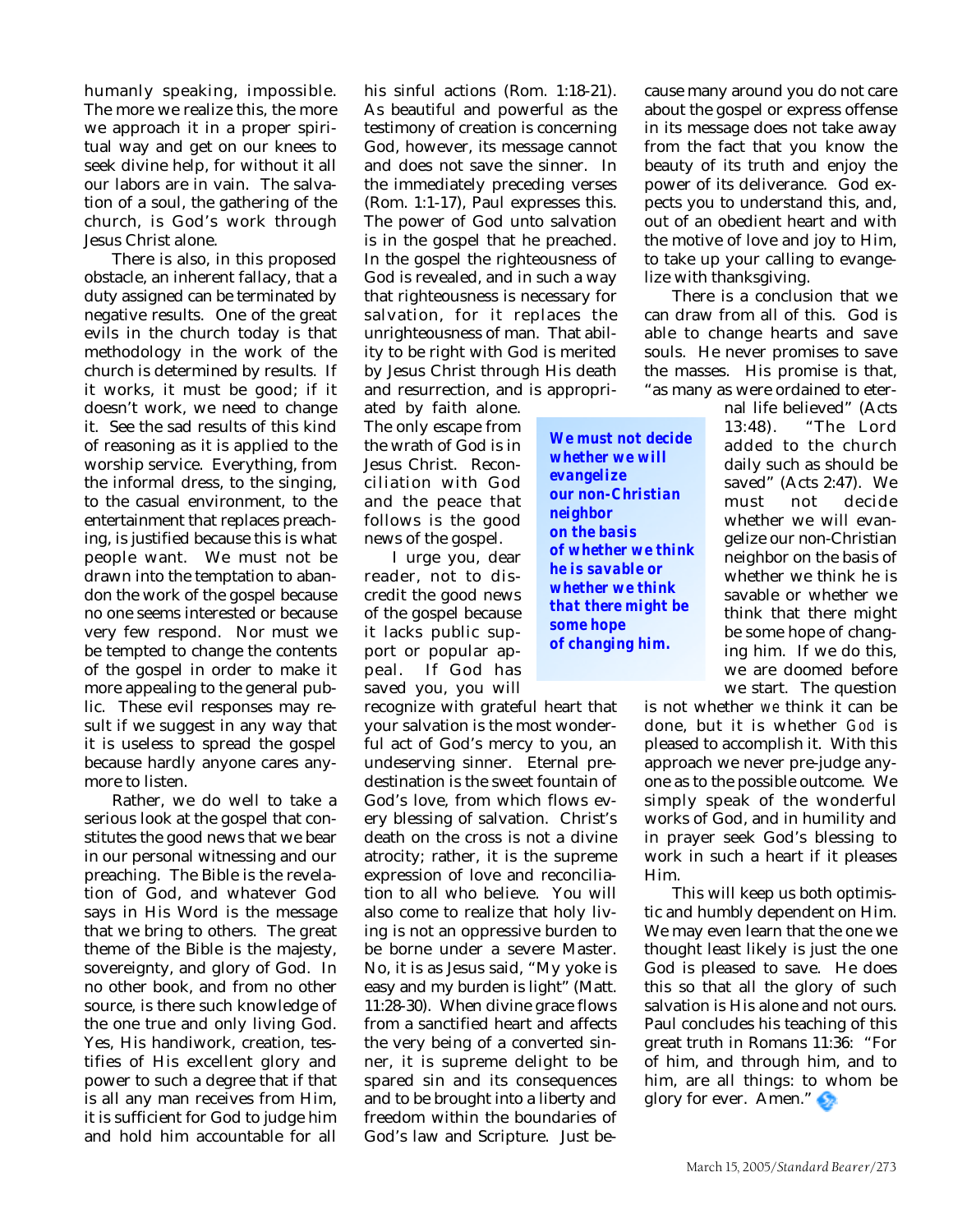### ■ **Evolution or Intelligent Design**

There has been an effort put<br>forth to introduce into public<br>school curriculums the concept of forth to introduce into public school curriculums the concept of "intelligent design" as an alternative to evolution. Both evolution and "intelligent design" would be presented as theories. Those who would want the "scientific" view of evolution, of course, strongly oppose this. They insist that the constitution does not allow it. There must be separation of church and state. "Intelligent design" implies God—which involves "church" and "religion." They even do not want textbooks with attached notations that evolution is only a "theory." Students must be taught that evolution is a scientific fact. That has been the emphasis for several generations in public institutions.

The *Washington Post* reports on a decision made in Dover, a small town in Pennsylvania, where the school board has taken measures to assure that the students receive a balanced presentation of origins. The report summarizes the debate:

A school board in Pa. has voted to teach both evolution and "intelligent design."

"God or Darwin?"

Lark Myers, a blonde, 45-yearold gift shop owner, frames the question and answers it. "I definitely would prefer to believe that God created me than that I'm 50th cousin to a Silverback Ape," she said. "What's wrong with wanting our children to hear about all the holes in the theory of evolution?"

Charles Darwin, squeeze over. The school board in this small town in central Pennsylvania has voted to make the theory of evolution share a seat with another theory: God probably designed us.

If it survives a legal test, this school district of about 2,800 children could become the first in the nation to require that high school science teachers at least mention the "intelligent design" theory. This theory holds that human biology and evolution is so complex as to require the creative hand of an intelligent force.

"The school board has taken the measured step of making students aware that there are other viewpoints on the evolution of species," said Richard Thompson, of the Thomas More Law Center, which represents the board and describes its overall mission as defending "the religious freedom of Christians."

Board members have been less guarded, and their comments go well beyond intelligent design theory. William Buckingham, the board's curriculum chairman, explained at a meeting last June that Jesus died on the cross and "someone has to take a stand" for him. Other board members say they believe that God created Earth and mankind.

This strikes some parents and teachers, not to mention most evolutionary biologists, as loopy science. Eleven parents have joined the American Civil Liberties Union and filed suit in federal court in Harrisburg seeking to block mention of intelligent design in high school biology, arguing it is religious belief dressed in the cloth of science.

"It's not science, it's a theocratic idea," Bryan Rehm, a former science teacher in Dover and a father of four [said]. "We don't have enough time for science in the classroom as it is—this is just inappropriate."

Sadly, the report is presented in a very slanted manner. Why else would a supporter of creationism be labeled as "a blond"? What else, so the implication is, does one expect of a "blond"? Why do many call creationism a "loopy science"?

The "loopy science," it seems to me, is evolution. Right now I sit at my desk in front of my computer monitor. It is a system I wish I possessed some 48 years ago. It would have made work much easier. But if I were to tell an evolutionist that this marvelous invention took about 10 billions of years to evolve, he would declare me to be "loopy" indeed. A 100-billion years would not possibly be sufficient time for such an "evolution." He would rightly point out that this invention is the product of "intelligent design." Never could it be the result of any kind of evolution.

But a human being? The universe? That can evolve by change without "intelligent design" over billions of years?

One might contend that a person is a living being who evolved from lesser forms of living beings. But ultimately, the living (according to this theory) must have evolved from the non-living substances. If true, that would be a fantastic thing indeed. The human being (not even to mention all of the rest of the universe) is a vastly complex entity. A single cell, so I understand, contains more information than any computer can hold. Many of the scientists of this world, many of its doctors, seek to unravel its secrets. Hundreds of thousands of individuals seek cure of diseases and would remedy genetic "faults." The end of such studies is nowhere in sight. Yet, the development of the universe and of human beings is a matter of chance or accident? A human being is not proof of "intelligent design," but a far simpler computer could come into being only through an "intelligent designer"? The evolutionist and atheist need not speak of "loopy science." He is a fool

*Rev. VanBaren is a minister emeritus in the Protestant Reformed Churches.*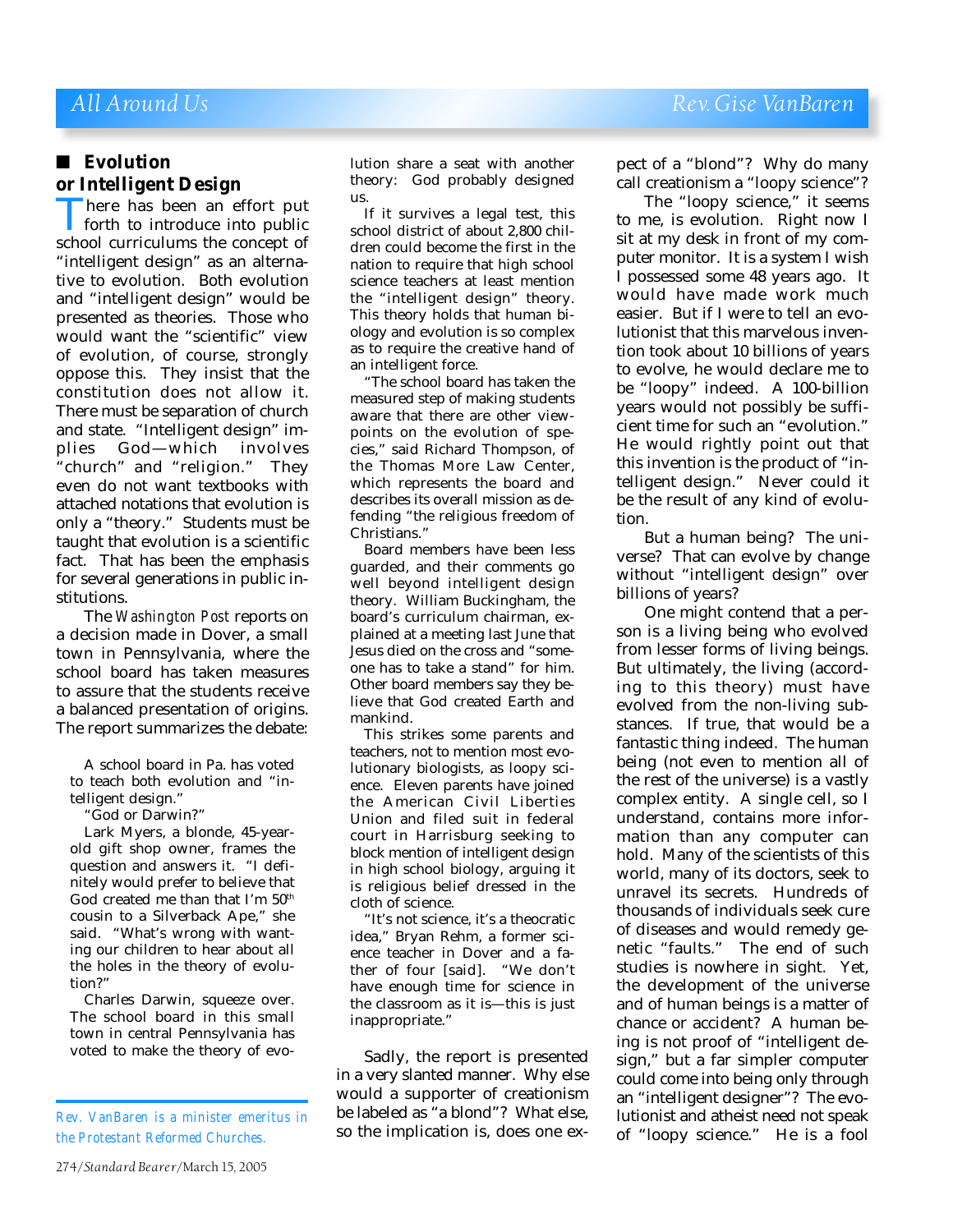even to equate "evolution" with "intelligent design."

Even some former atheists and evolutionists have come to recognize this. There have been printed several interesting accounts of a noted atheist and evolutionist from Great Britain: Antony Frew. He taught much of his life in various universities there. He wrote books defending both atheism and evolution. He debated with those who taught "intelligent design." But he has now reached the point where he concedes that evolution is not the answer. There must have been an "intelligent designer."

I quote from the report found in *Christian News*, January 3, 2005 in an article by David Roach:

Christian apologist Gary Habermas had just finished debating noted British atheist Antony Flew about the existence of God and the resurrection of Jesus Christ.

The two friends rode an elevator together as they left the Californian university where the debate was held in January 2002. As Habermas exited the elevator, he extended his hand through the open door. "Tony," he said, "this is for now. I enjoyed talking with you. When you become a Christian, I want to be the first to know."

Flew laughed and responded, "I think you deserve that right."

The doors closed.

Most observers of the debate never thought that Flew would take steps toward Christianity. The former professor at Oxford, Aberdeen, Keele and Reading universities in Britain had argued against the existence of God for more than 50 years, publishing such books as "Atheistic Humanism" and "Darwinian Evolution."

But in December 2004 the unexpected happened when Flew took a step toward Christianity, announcing that scientific evidence led him to a belief in God.

Habermas was among the first people he told.

Habermas, chairman of the department of philosophy and theology at Liberty University in Lynchburg, Va., had known that Flew was reconsidering his position since the fall of 2000 when Flew sent Habermas a letter in which the atheist acknowledged the strength of arguments for theism and Christianity.

…Over a period of three years the two scholars corresponded about God. By January 2003 Flew began considering arguments from the "intelligent design" movement and was on the verge of belief in God.

Intelligent design is a theory arguing that some features of the natural world are best explained as the products of an intelligent cause rather than naturalistic evolution.

"He told me he was really rethinking theism and had corresponded with [naturalistic scientist Richard] Dawkins and was putting the ID arguments up against what Dawkins was saying and trying to compare the arguments," Habermas said. "And he was going back and forth as to whether he should be a theist or not."

By early 2004, Flew completed his transition to theism and indicated his change of mind to Habermas in a telephone conversation….

Surprising? In fact his position only confirms what God's Word states in Romans 1:19-20: "Because that which may be known of God is manifest in them; for God hath shewed it unto them. For the invisible things of him from the creation of the world are clearly seen, being understood by the things that are made, even his eternal power and Godhead; so that they are without excuse." Frew has come to recognize the obvious. He has compared the two: evolution and intelligent design. He who defended so strenuously the idea of evolution discovers that this theory can in no way explain the marvel of the universe. He is now convinced of an "Intelligent Designer." However, this is not the same as acknowledging the Scriptures as the infallible Word of God, nor of acknowledging Jesus Christ, the Son come into the flesh. He recognizes the work of God in that he sees "intelligent design" as a better explanation of origins than evolution. He is, as some speak of it, a "theist." That, however, is not a saving knowledge of God. One must know God and Jesus Christ whom He has sent. Yet one is amazed at the change in this hardened evolutionist. He now sees that evolution is not even a viable theory.

### ■ **Tsunami**

**Many have lamented the trag-**<br>killed, we are told, over 150,000 edy of the Tsunami that people in a moment of time in western Asia. Doubtlessly there were Christians as well as many Muslims and Hindus among those who died and among those whose possessions were completely wiped away. Now many ask, "Why?" The scientific explanations have been given. The religious explanations are varied. Some have claimed, since nations that are largely Muslim were affected, that God is showing His wrath against that false religion and especially against the radical element in it. Others would claim that these "forces of nature" are happenstance and that God has nothing to do with them.

The religion editor of the *Grand Rapids Press*, Charles Honey, presented his opinion in the issue of January 8, 2005:

Of all the questions religion asks, the most persistent—and often pointless—is "why?"

It's a good question, a natural question. It just very often has no answer. But we ask it anyway, hoping God will make sense of tragedies that seem senseless.

…I asked it in the smoldering aftermath of Sept. 11, 2001, when everything seemed covered in soot. Why should all those mothers, fathers, sons and daughters be wiped out just because they were in the wrong building at the wrong time?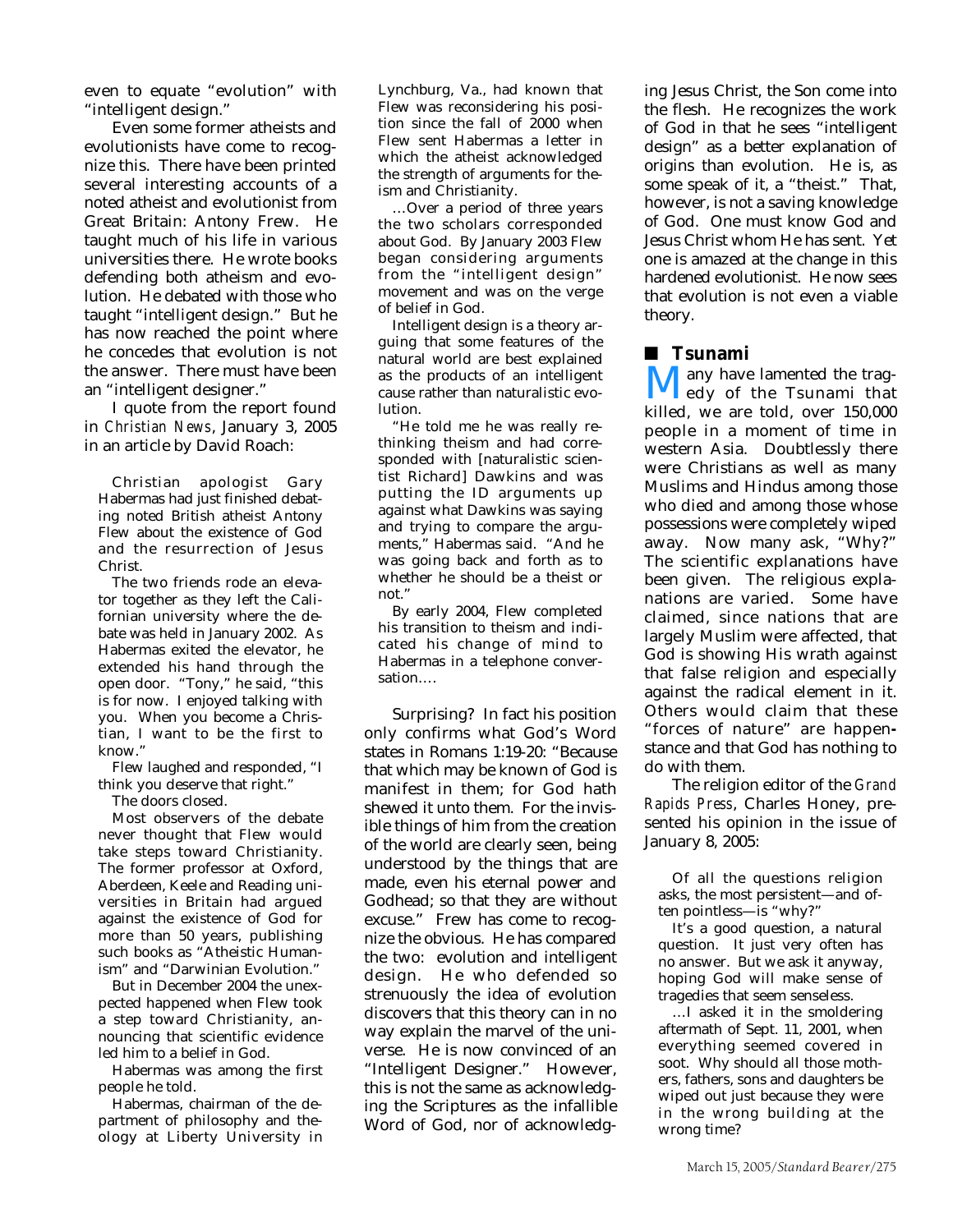But I have not asked why a monstrous wave rolled out of the Indian Ocean and sucked close to 150,000 people to their deaths. It is not just because I know I won't get an answer. It's because there isn't any, so the question doesn't apply.

The "why" question, in a religious context, presumes God has the answer and implies he had a hand in the event, or at least a reason for allowing it to happen. Therefore, there is meaning in what happened.

I believe there are often Godreasons for things that happen. But in this case, I don't see it. The world just did what the world sometimes does—shifts plates, kicks up 500 mph waves, kills anyone unlucky enough to be in the vicinity.

The only thing God had to do with it was making the world the way it is—a wonderfully intricate ecosystem that occasionally un-

leashes incredibly powerful destruction.

I see no particular meaning in that. The only meaning is in our response, which also has been incredibly powerful. And I do believe God is present in that response….

What happens, then, with the truth of the sovereignty of God? Does He rule over all—or only over good things? The testimony of Scripture is unmistakable. What does it say of those events that happened to Job? (Job answered his wife, "What? Shall we receive good at the hand of God, and shall we not receive evil?") What of Sodom and Gomorrah? What of the death of the Egyptians with the ten plagues? The psalmist states in Ps. 147:16-18, "He giveth snow like wool: he scattereth the hoarfrost

like ashes. He casteth forth his ice like morsels: who can stand before his cold? He sendeth out his word, and melteth them: he causeth his wind to blow, and the waters flow." The passages could be multiplied showing the sovereignty of God over all of His creation.

Often we cannot answer the question, "Why?" But then, who can know the mind of God? We see one little piece of a vast puzzle. God determines the whole. This we do know: "All things work together for good to them that love God, to them who are the called according to his purpose" (Rom. 8:28). We likewise know that all things ("good" or "bad") are given to the wicked in His wrath (Ps. 7:11). And these things that occur are in part the fulfillment of those signs that precede Christ's return (Matt. 24).  $\bullet$ 

## *Search the Scriptures* Rev. Ronald Hanko

# *Haggai: Rebuilding the Church (15)*

#### **The Fourth Prophecy (cont.)**

*2:23. In that day, saith the Lord of hosts, will I take thee, O Zerubbabel, my servant, the son of Shealtiel, saith the Lord, and will make thee as a signet: for I have chosen thee, saith the Lord of hosts.*

n this last verse of the prophecy of Haggai, Zerubbabel, the political leader of the n this last verse of the prophecy of Haggai, Zerubbabel,<br>the political leader of the<br>Jews, is both the person addressed and the subject of the prophecy. Insofar as this promise applies to Zerubbabel himself, it is a promise

that Zerubbabel will be God's representative, the representative of His own divine rule among the people, and that God will use him in the work of rebuilding.

That God is speaking to and about Christ under the figure of Zerubbabel is also clear from the prophecy. Zerubbabel is referred to not only as a signet, but also as the servant of Jehovah and as His chosen. Both of these are important names for Christ, especially in the prophecies of Isaiah to which Haggai very obviously has reference (Is. 41:8, 9; 43:10; 44:1, 2). That these names refer to Christ in the book of Isaiah becomes clear when we realize that the servant passages all climax and come to their conclusion in Isaiah 53, which

describes this chosen servant of the Lord in His sufferings.

A passage that very obviously refers to Christ as the chosen servant of the Lord is Isaiah 42:1-3, which is quoted in reference to Christ in Matthew 12:18-21:

Behold my servant, whom I uphold; mine elect, in whom my soul delighteth; I have put my spirit upon him: he shall bring forth judgment to the Gentiles. He shall not cry, nor lift up, nor cause his voice to be heard in the street. A bruised reed shall he not break, and the smoking flax shall he not quench: he shall bring forth judgment unto truth.

Such passages prove beyond any doubt that it is not finally Zerub-

*Rev. Hanko is pastor in the Protestant Reformed Church of Lynden, Washington. Previous article in this series: February 15, 2005, p. 231.*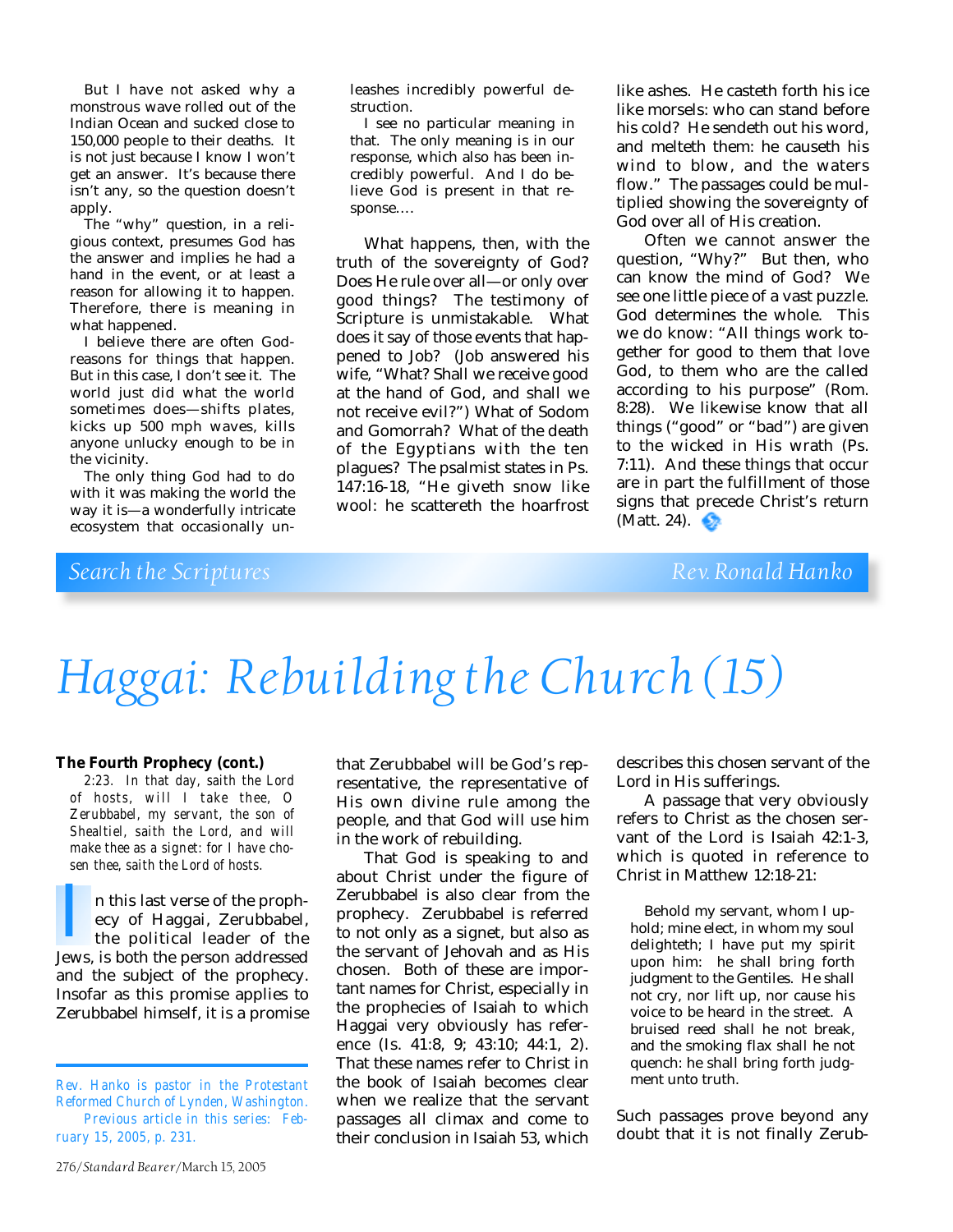babel but Christ of whom the prophet was speaking.

That Christ is spoken of as a signet ring on the hand of God refers first of all to the fact that He is the representative of the kingly majesty and power of God. He is that in a way Zerubbabel could never be, for Zerubbabel was but a man, and Christ is the one in whom dwells all the fullness of the Godhead bodily (Col. 2:9).

There is a passage in the New Testament that comes very close to describing Christ in the same terms used here. Hebrews 1:3 speaks of Christ as the express image of the person of God. Those words, "express image," literally describe the stamp or impression left by a signet ring. That is what Christ is as God's Son come in the flesh, as the bodily representative of God Himself.

God speaks of Zerubbabel, and through him of Christ as King, to show how completely He would provide for His people and fulfill the promises that He had made to them. Not only would Christ be the true temple, the Desire of all nations, but He would also be the great temple builder. That was the role of Solomon and of every king of Judah, to build and keep in repair the house of God. Solomon fulfilled that task by building the first temple. Men such as Jehoshaphat and Asa kept the temple open and in repair, and later kings such Hezekiah and Josiah restored it when it had fallen into disrepair.

That God has Zerubbabel in mind as the builder of the temple is especially clear from Zechariah 4:7-10:

Who art thou, O great mountain? Before Zerubbabel thou shalt become a plain: and he shall bring forth the headstone thereof with shoutings, crying, Grace, grace unto it. Moreover the word of the Lord came unto me saying, The hands of Zerubbabel have laid the foundations of this house: his hands shall also finish it; and thou

shalt know that the Lord of hosts hath sent me unto you.

Now God assures His people not only that the temple would be built and that its glory would be complete, but that He would Himself take the responsibility for seeing to it that the work was finished, not only in this earthly house that they were working on, but in the true temple, the body of Christ, the church. We have, then, in this closing prophecy of Haggai, God's word to the church of all ages that He, through our Lord Jesus Christ, will build His church. That does not take away the calling we have in His house, nor leave us idle, but the work is really His and is accomplished through His Son, even when He uses us in that work.

That Christ is both temple and builder is somewhat difficult to understand, but is true because all the Old Testament pointed to Him. He is both the temple and priest, both priest and sacrifice, both sacrifice

and altar. There really is no other name but His. That He is both temple and builder is clear from John 2:19, 21:

Jesus answered and said unto them, Destroy this temple, and in three days I will raise it up...but he spake of the temple of his body.

He builds the temple in all of His work. In His death and resurrection He lays the cornerstone, through His Spirit He gathers the living stones of which that house is built. He preserves His church in the world and brings her to perfection in glory, where His house is built unmovable and everlasting, and in that house He is the one in whom and through whom God dwells with His people as one family, taking them as His people and revealing Himself as their God and

giving them the blessed vision of His own face in the face of His beloved Son.

The promise of Christ under the figure of Zerubbabel is the encouragement of every true temple builder from now until the house of God is finished. It is the guarantee that our labors are not in vain in the Lord (I Cor. 15:58). It is the assurance that we too are chosen and precious in God's sight, and that we will receive from Him every blessing necessary for the work He has given us to do. It is the assurance that God's promises are not failing, even when it looks so to us — when all appears hopeless, and the cause of God is very small in the world, left like a hut in a garden of cucumbers and like a besieged city (Is. 1:8).

We must remember that in Zerubbabel the Jews could no longer see anything of the former splendor and power of the throne of David. Zerubbabel was nothing more than a minor official under a

> foreign king. And because he had none of the power of David, there was in him no assurance that the temple would be built, and when built, be preserved. It is little different in these last days, now that Christ has gone away for a while and His church is left alone in the

world, small and despised. No wonder that so many have abandoned and given up on the church and forsaken her to run to their own homes. They have, however, forgotten that nothing depends on us, that God has promised to build His church through our Lord Jesus Christ, and that therefore and in Him our labors are not in vain.

God promises to raise up the throne of David once again, not in Zerubbabel, but in Him who is to come, to make Him the visible representative of the power and do-

*That does not take away the calling we have in His house, nor leave us idle, but the work is really His and is accomplished through His Son, even when He uses us in that work.*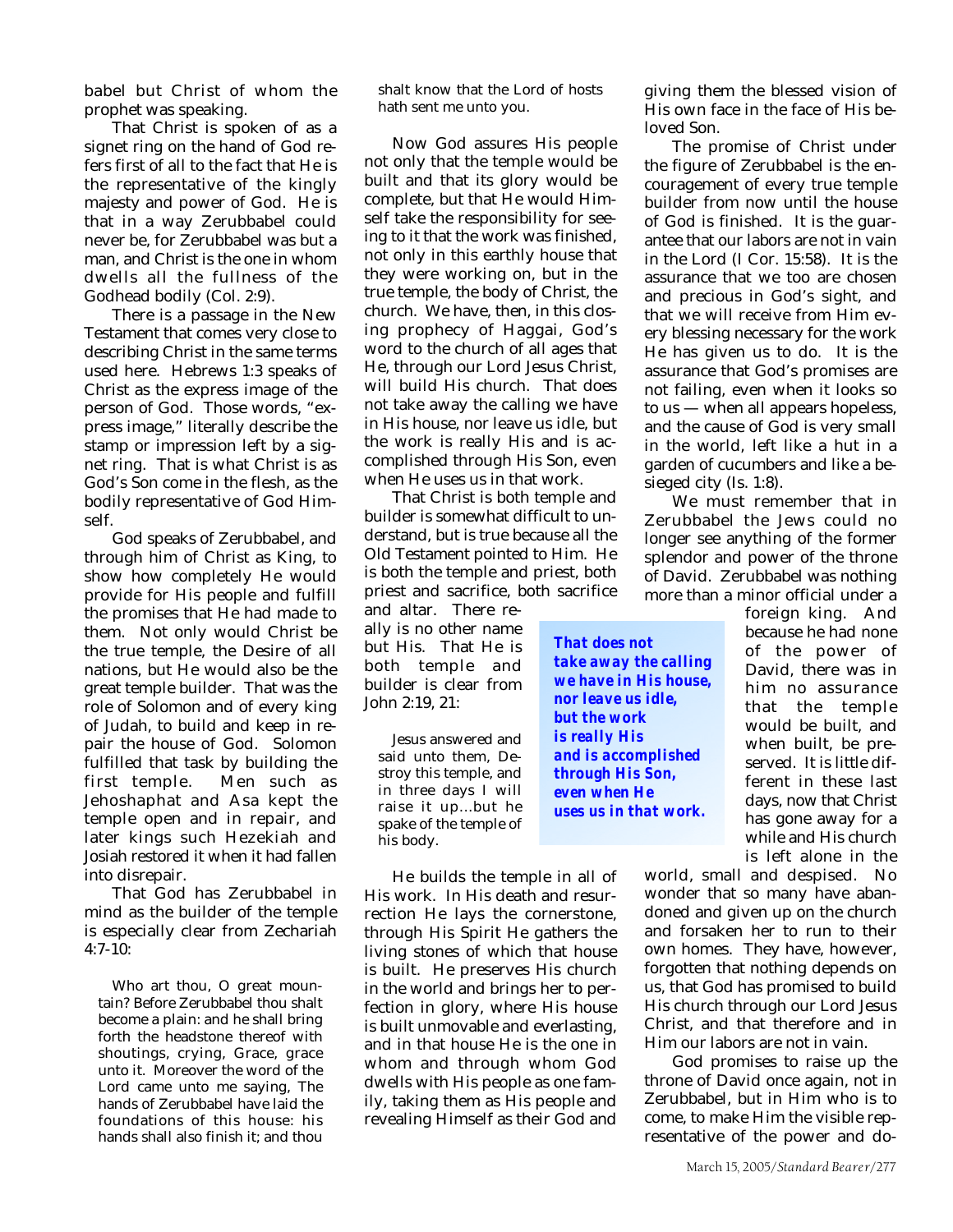minion of God Himself, and thus to insure the building and preservation of His house. That promise we have as we take up yet again in the New Testament, in the work of the church and in the work of church reformation, the building and rebuilding of the house of God.

Let us not be slothful, then, in these latter days, but build as we have been commanded — build in the assurance that the true temple, the Desire of all nations, will come soon, that God will build His church with a view to that coming day of Christ, when the church shall be, as the body of Christ, part

of that true temple, and in the hope that the true temple of God shall remain when heaven and earth and all things in them are shaken and removed.

May our prayer be that of Calvin as we consider what Haggai, through the inspiration of the Spirit of God, has written for our admonition, upon whom the ends of the world are come:

Grant, Almighty God, that...as thou hast favoured us with so great an honour as to make us the framers and builders of thy spiritual temple, may every one of us present and consecrate himself wholly to thee: and inasmuch as each of us has received some peculiar gift, may we strive to employ it in building this temple, so that thou mayest be worshipped among us perpetually; and especially, may each of us offer himself wholly as a spiritual sacrifice to thee, until we shall at length be renewed in thine image, and be received into a full participation of that glory, which has been attained for us by the blood of thy only-begotten Son. Amen.1

1. John Calvin, *Commentaries on the Twelve Minor Prophets*, trans. Rev. John Owen, (Eerdmans: Grand Rapids, n.d.), vol. IV, p. 326.

## *Ministering to the Saints Rev. Doug Kuiper Rev. Doug Kuiper*

# *The Fundamental Work of the Deacons (8) Caring for the Poor Outside the Household of Faith*

he first priority of deacons in the church of Jesus Christ must be the care of The first priority of deacons<br>
in the church of Jesus<br>
Christ must be the care of<br>
the poor in their own congregation. At their installation, the deacons were authorized to do their work within and on behalf of that congregation in which they were installed.

Their next priority, as we have demonstrated in our previous article, must be the care of believing poor in other congregations.

But Christ requires deacons in His church to be ready also to help the poor who are outside the

278/*Standard Bearer*/March 15, 2005

household of faith — that is, those poor who manifest themselves to be unbelievers.

#### ✦✦✦ ✦✦✦ ✦✦✦

Reformed churches have historically taught, on the basis of Scripture, that the church is required to care for the needs also of the poor outside the church of Jesus Christ.

Already in the Old Testament, Israel was required to care for strangers in her midst. Specifically, God's law in Leviticus 19:10 and Deuteronomy 24:19-21 required Israelites to save the gleanings of their harvest and vineyard for the poor, strangers, fatherless, and widows. Leviticus 25:35 reads: "And if thy brother be waxen poor, and fallen in decay with thee; then

thou shalt relieve him: yea, though he be a stranger, or a sojourner; that he may live with thee." Whether these strangers (foreigners) took up permanent earthly residence in Israel, or were just passing through, Israel was to care for them. Some of these strangers were proselytes, having been circumcised, and therefore were brothers and sisters in the faith. But not all were proselytes; some were just sojourners. Regardless of the spiritual state and condition of these strangers, God required Israel to care for them.

A classic New Testament passage that indicates that the church must care for the needs of the poor outside of her number is Galatians 6:9-10: "And let us not be weary in well doing: for in due season we

*Rev. Kuiper is pastor of the Protestant Reformed Church in Randolph, Wisconsin.*

*Previous article in this series: January 1, 2005, p. 155.*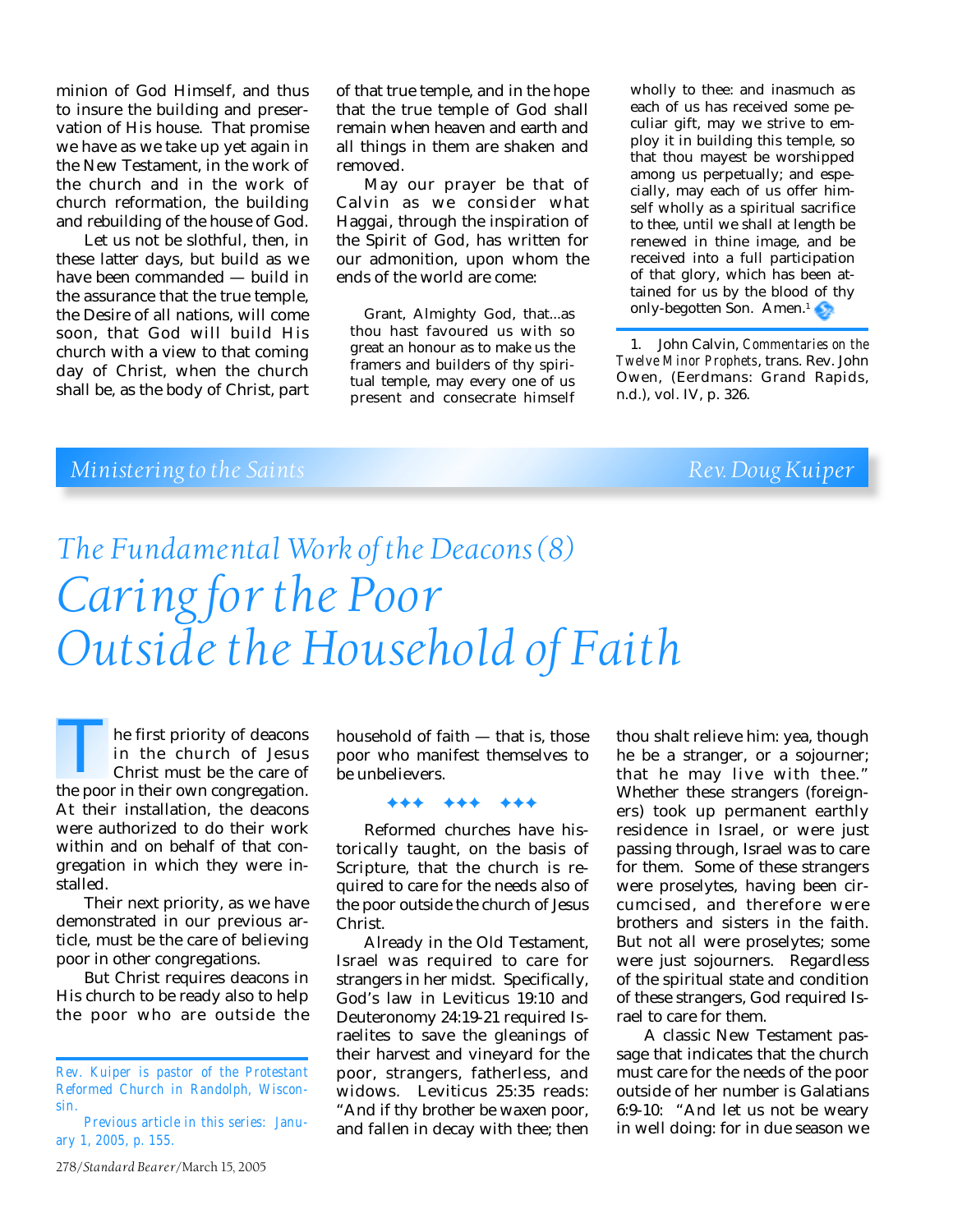shall reap, if we faint not. As we have therefore opportunity, let us do good to all men, especially unto them who are of the household of faith."

In the previous verses, Paul teaches that believers must give for the good of other believers. Specifically, verse 2 requires the saints to bear each other's burdens, and verse 6 requires the church to support her minister in earthly, material ways. Lest we think that such care of others is a burden, the Holy Spirit encourages us in our duty, by reminding us that what a man sows, he reaps (v. 7). In verse 9 Paul again refers to the hope of a harvest as encouragement not to be weary in well doing. Verse 10 contains the practical application: "let us do good to all men."

The verse teaches that the church and believers are called to do good. This doing good involves more than, but certainly includes, relieving the poor. Applying the verse specifically to the work of the deacons, notice that it requires deacons to make the poor of the congregation their first priority ("especially unto them who are of the household of faith"); that it also requires the deacons not to limit themselves to the congregation ("let us do good to all men"); and that the deacons are to do this as they have "opportunity."

The church's opportunity to do good to others is an ongoing one. The "opportunity" of which the verse speaks is not primarily one of circumstance — that we happen to see one who has a need, and are ready to supply it. Literally translated, the word is "time." It is the word translated "season" in verse 9: "for in due season we shall reap, if we faint not." The "opportunity" of the church to do good to all, therefore, is that of our being alive on this earth, and having strength to serve God. Our days on this earth are God's appointed time for the church to do good to all men. John Calvin writes: "Since, therefore, God has set apart the whole

of the present life for ploughing and sowing, let us avail ourselves of the season, lest, through our negligence, it may be taken out of our power."1 The church must do good to all always.

On the basis of such passages, Article 25 of the Church Order of Dordt originally required the deacons to distribute alms "to the poor among '*inhabitants and strangers*'."2 In the Form of Ordination of Elders and Deacons that was approved by the Synod of Dordt, deacons are still exhorted to "show liberality unto all men, but especially to the household of faith." This phrase clearly refers to Galatians 6:10, and shows that Reformed churches permit their deacons to dispense alms to unbelievers.

#### ✦✦✦ ✦✦✦ ✦✦✦

Objections might be lodged against the position that the deacons may properly care for the needs also of the unbelieving poor in their vicinity.

Some might argue that the relief of the poor outside the church is really the work of the state. Israel as a nation, not as a church, was required to care for the strangers in her midst. And the Reformed churches in the Netherlands understood it to be their duty to care for the poor outside the churches, because they were state churches — the only church officially recognized by the government in the land.

Others might argue that the benevolent care of the poor who are outside the household of faith is a practical denial of the antithesis the principle of the church living spiritually separate from the world.

In response to these objections, we acknowledge the possibility that the relationship of the Dutch church to the state contributed to the practice of Reformed churches helping the poor, whether residents or strangers. And we consider proper the concern that the church maintain the antithesis.

Nevertheless, the objections do not disprove the need for the deacons also to care for the needs of the poor who are not of the household of faith.

For, first, one can never separate Israel as a nation from Israel as a church. Old Testament Israel was the elect, chosen, redeemed church of God, whose life on earth took the form of a kingdom. In that kingdom and church, God's everlasting, spiritual, heavenly kingdom was realized. So His kingdom is being realized in the church today. And the law of God's kingdom still requires love to our neighbor (Matt. 22:39), even if that neighbor hates us (Matt. 5:43ff.). Christ says to the citizens of God's kingdom, "Give to him that asketh thee, and from him that would borrow of thee turn not thou away" (Matt. 5:42).

Second, the principle of the antithesis is not denied when the church ministers the gospel to unbelievers in the name of Christ. The principle of the antithesis is denied when the church helps the world of ungodly in the world's cause, on the world's terms, for the attainment of the world's goals. But just as the church does not deny the antithesis when she undertakes the work of missions, preaching the gospel to unbelievers, so does she not deny the antithesis when she undertakes the

2. Prof. William Heyns, *Handbook for Elders and Deacons* (Grand Rapids, MI: Eerdmans, 1928), page 327. One still reads a similar requirement in article 25 of the Church Order, found in the back of the 1991 edition of *The Psalter*, which was produced by special arrangement for the Netherlands Reformed Congregations. There the deacons are required "to distribute the same [alms, DJK] faithfully and diligently to the poor, both to residents and to strangers, as their needs may require it....'

<sup>1.</sup> John Calvin, *Commentaries on the Epistles of Paul to the Galatians and Ephesians*, transl. William Pringle (Grand Rapids, MI: Baker Book House, 1989 printing), p. 180.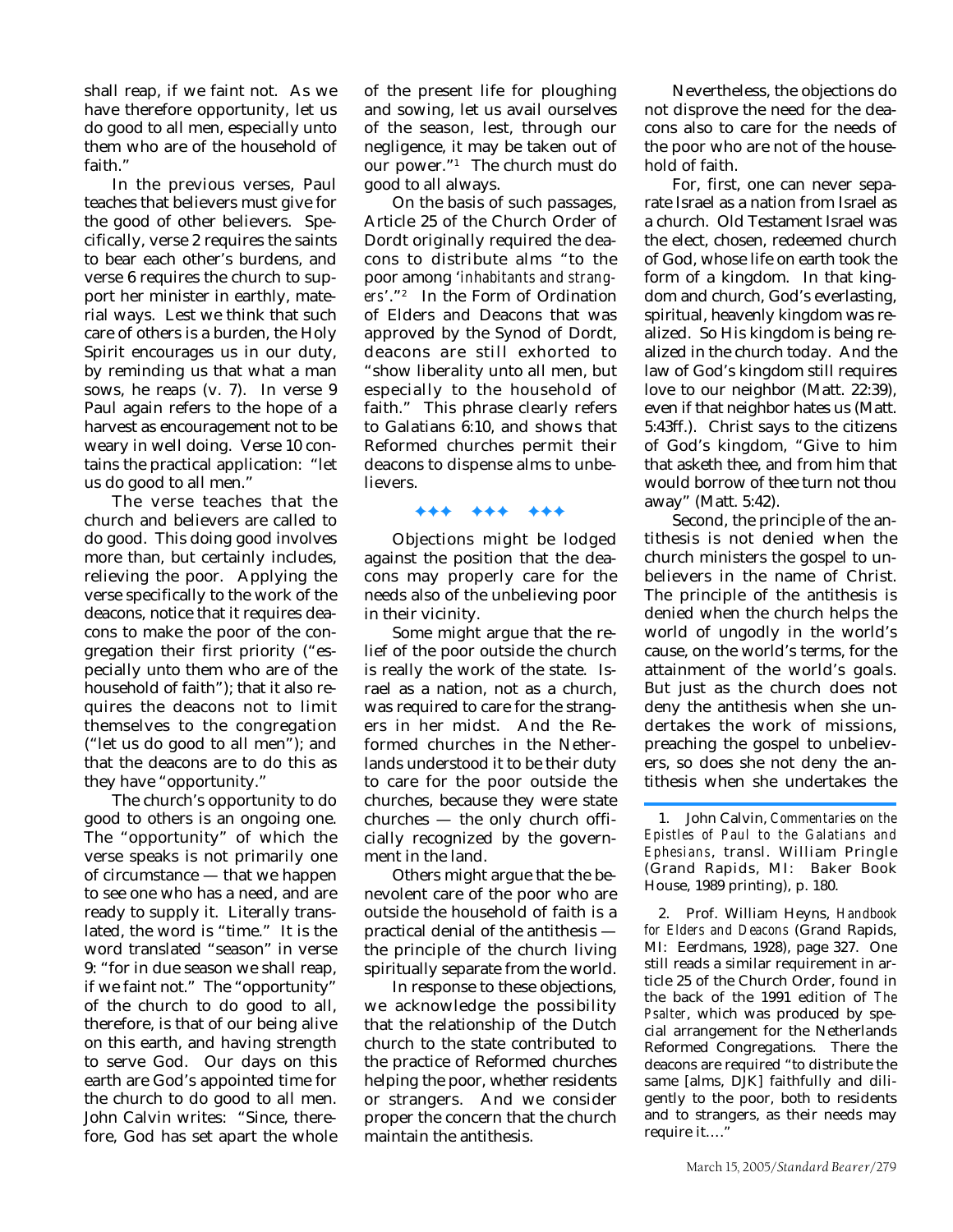work of relieving the needs of the poor unbelievers with material gifts accompanied by words from Scripture.

Finally, the objections do not disprove the need for the deacons to care for the poor who are not of the household of faith, because Scripture is clear that Christians must show kindness to all.

✦✦✦ ✦✦✦ ✦✦✦

In much the same way as they care for the poor within the church of Christ, the deacons will care for the poor without.

This care has often begun, in particular cases, with these poor approaching the deacons of the church, or more often the minister of the church, who then ought to assure the person that he will refer the matter to the deacons. That the care of these poor has often begun this way is understandable, for the deacons do not always know the people of the community. Such requests of members of the community for assistance, deacons should take seriously.

But at times the deacons should take the initiative in caring for a person or family in the community. Perhaps the deacons are aware of a homeless person or family that is seen regularly asking for food, work, or a place to sleep, near the church. Or perhaps one of the deacons becomes aware of a particular family in the community who has needs, and discusses this matter with the other deacons.

The deacons will probably find it harder to assess the genuine need of the poor outside the congregation. Sometimes these poor, if they come to the deacons of their own accord, will simply ask for a certain amount of money to use in a certain way. When the deacons try to learn more about the person, their income, and their spending habits, such people often refuse to cooperate. Other times these people will ask to be given their money immediately — for example, within the hour. These are often indications that the needs of these people are not genuine. Even when the people do cooperate, the deacons have little way of knowing whether or not they are telling the truth.

Gerard Berghoef and Lester DeKoster have good advice for deacons in this connection.3 First, reminding us that professional crooks do go about asking the churches for handouts, Berghoef and DeKoster encourage deacons to communicate with other agencies about how these crooks work, and how they can be exposed. Some communities have organizations that keep a file of names of such crooks. Churches can inquire whether a certain person is in the file. But this requires of deacons, when they have been duped, to report the name for the benefit of other churches too.

Second, on page 179 Berghoef and DeKoster write: "When in doubt, give prudently and sparingly the first time, so you will not have mismanaged much of the Lord's goods if you are misled."

Third, on page 180 they give a list of questions to ask those who come to receive a handout, both to help assess the need and to detect frauds. I encourage all deacons to refer to this list, modifying it as they think necessary, when dealing with requests for assistance from people outside the church.

#### ✦✦✦ ✦✦✦ ✦✦✦

In relieving the needs of such poor, the deacons manifest the mercy that Christ bestows upon His people in relieving us of the misery of sin. This is not to say that Christ actually bestows mercy on these poor. He does not, if they are not given to Him of the Father. But the deacons still picture Christ's mercy. In order that the recipients of their gifts understand this, the deacons must be explicit in bringing the Scriptures and in speaking of Christ to the poor outside the household of faith. The deacons must show these people that they need Christ, the bread of life, even worse than they need the material relief that the deacons give.

The deacons, in manifesting this mercy, must call the people to faith, obedience, and good works of gratitude. The deacons must impress upon these poor that they have a duty toward God. Their duty is not owed to the congregation — they are not required to repay the money, or to show any other favor to the church in return for the church's gifts. But they must receive these gifts in gratitude to God, using them rightly as good stewards, not squandering them.

In manifesting this mercy, the deacons must also set forth the justice of Christ, warning such that if they do not believe and repent, Christ will condemn them. Moreover, the deacons must manifest this justice of Christ by refusing to help such as are not interested in Christ at all, but care only for earthly food. Such refusal to help, these people must understand, manifests Christ's judgment on them for their impenitence in their sin.

Doing this work in all earnestness, the deacons must pray God's blessing on their labors. By God's grace, they will sometimes see that God still grants to Gentiles (heathen) repentance unto life (Acts 11:18). And often they will witness God's sovereign work of hardening hearts, preparing them for destruction. Either way, the deacons may rest assured that God's sovereign will is being accomplished through their faithful and obedient labors.

3. Gerard Berghoef and Lester DeKoster, *The Deacons Handbook: A Manual of Stewardship* (Grand Rapids, MI: Christian's Library Press, 1980), pp. 178-180.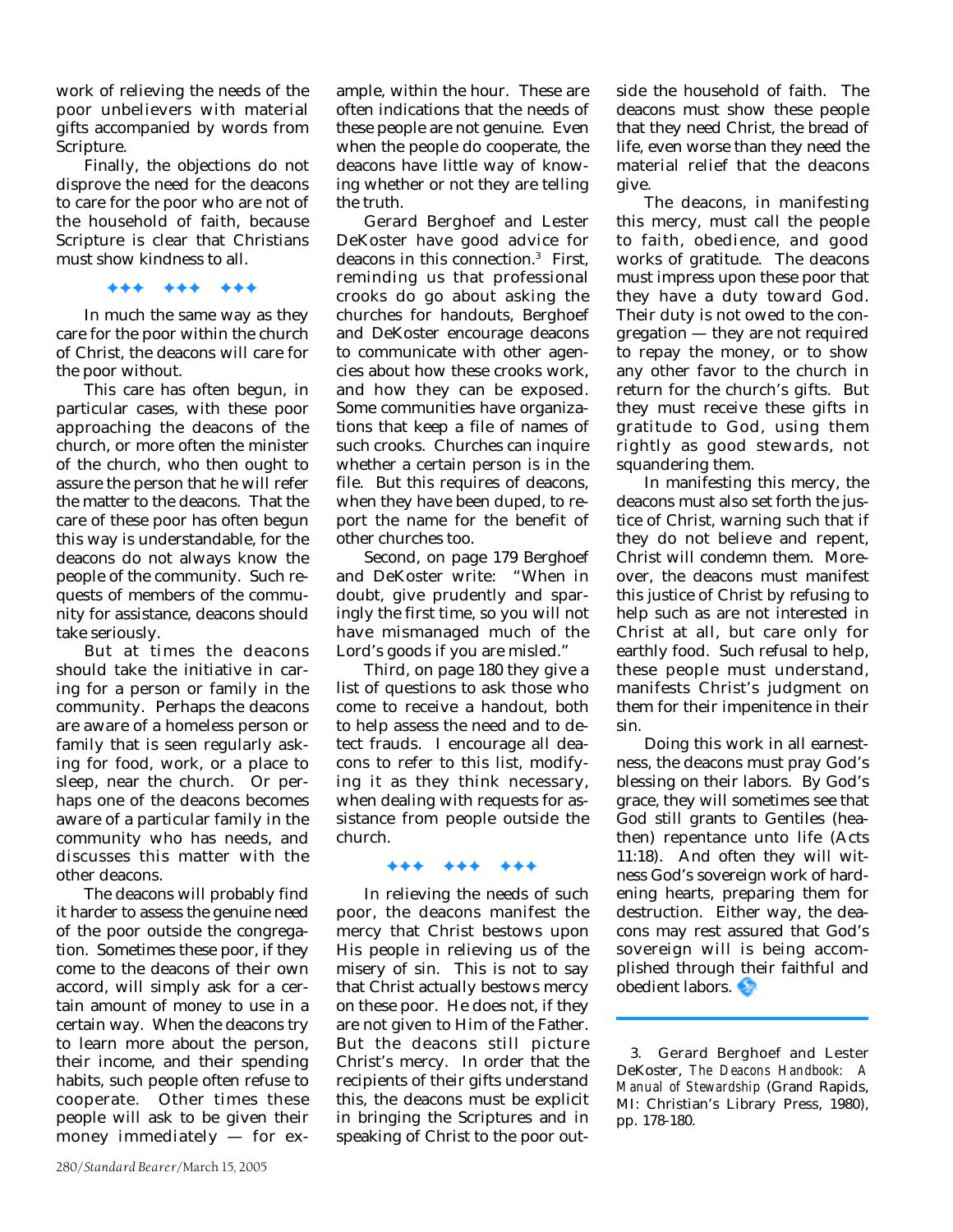# *The Men Which Knew of It*

#### **No Secret**

n Israel the relation between husband and wife was *exemplary.* Exemplary in so exn Israel the relation between<br>husband and wife was *exem-<br>plary.* Exemplary in so ex-<br>traordinary a way, that now, after two thousand years, the *type of Jewish wedlock* still operates among the scattered children of Jacob, yea, is sometimes still so beautiful and attractive, in the high esteem of robust and paternal authority, in the honor of wife and mother, and in the affectionate union of "husband and wife and children" almost to the perfection of an articulated whole.

What we still see of this in our own surrounding is a fruit of what God's Word wrought in Israel.

"He made known his ways unto Moses, his acts unto the children of Israel" (Ps. 103:7). "He hath not dealt so with any nation: and as for his judgments, they have not known them" (Ps. 147:20).

Yet from of old the example of heathen women has worked evil in the life of Jewish women.

This was strongly evident, when, after the fall of Jerusalem, a number of Jewish families went into Egypt and took Jeremiah with them.

For then Jeremiah discovered that many Jewish women, on the quiet, wandered off to the luxuriously appointed temples of the heathen and, with the strange women, offered offerings to the idol, which they called *the Queen of heaven.*

For this Jeremiah rebuked them and called them to repentance.

But the unholy association with those worldly women had already in a short time bewildered the spirit of these Jewish women in such wise that, boldly and recklessly, they said to Jeremiah: "We will not hearken unto thee, but we will certainly do whatsoever thing goeth forth out of our own mouth, and burn incense unto the Queen of heaven" (Jer. 44:16, 17).

This was provoking enough by itself, but there was evidence of still greater apostasy when, as though to taunt Jeremiah, they added: "Would you think, that we offered incense to the Queen of heaven, without our husbands being in on the secret?" (v. 19).

For this showed that, though the women committed this sin alone by themselves, yet their husbands, though they took no part in this, and held themselves as though they knew nothing of it, had truly been persuaded by their wives to contribute money toward it. For, of course, such outings to the heathen temples were expensive, both by reason of the costly garments they had to wear, to be in style with others, and the liberal offerings they had to bring.

Thus the women sinned grievously, but their husbands shared their guilt, for, says Jeremiah in verse 15, they were "men who knew of it," knew that their wives despised God and bent their knee to the Queen of heaven.

#### ✦✦✦ ✦✦✦ ✦✦✦

By itself there was nothing strange in this.

From our sinful nature it springs, and in many ways we all practice this principle of reserve, "to cover one's eyes with his hand," to be blind to much that takes place in one's own house, to hold oneself "as though he knows nothing of it," and to act "as though it has not come to his notice<sup>'</sup>

To some extent, it may be said, there is some good in this.

The "be not overrighteous" has a relative right. He who puts a restraint upon everything tires people and weakens the mainspring of admonition. He who always inhibits, in the end is no more heard. A clock that always ticks, strikes at last the hour and the half hour without anyone noticing it.

And the outcome shows that, in the end, family affairs are best managed when, as a rule, the reign is somewhat loose, and is tightened only when a matter is worth while, and then if needs be with the assistance of the lash.

But what is here told of the men and women in Tahpanhes is something altogether different.

What here took place was a creeping in stealthily among the women of an altogether sinful practice, but in such a way that their husbands were in on the secret, and, though they held themselves aloof, knew all about it.

Here was an evil which the man, as soon as he knew of it, should immediately and inexorably have stopped, and which he suf-

*Reprinted from* When Thou Sittest In Thine House, *by Abraham Kuyper, Wm. B. Eerdmans Publishing Co., Grand Rapids, Michigan. 1929. Used by permission of Eerdmans Publishing Co.*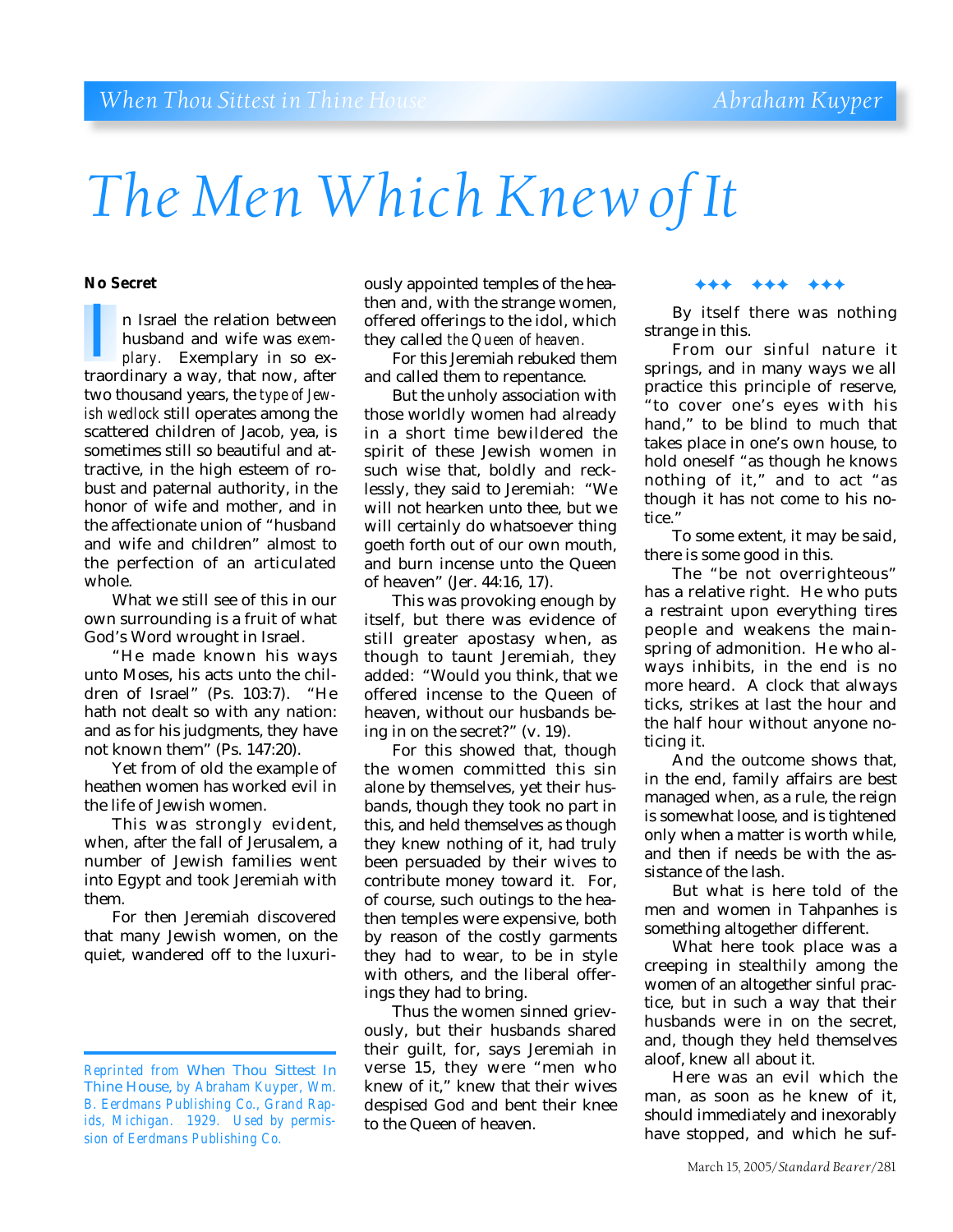fered to go on, yea, contributed money toward it, to prevent disagreement at home, and not to come to a footing of war with his wife.

Here the wife bore rule, and the husband, who by God's appointment as responsible, did as though he knew nothing of it, and, in opposition to God's law, allowed himself to be subjected to the sinful law of heathen practice by his wife.

✦✦✦ ✦✦✦ ✦✦✦

This is a subversion of the order which God has appointed for family life.

The man *is* the head and so must remain.

He is responsible to God for the spirit in which his family lives at home and reveals itself outside.

He is not to rule in the sense that in his own house he is to set up some sort of a little kingdom for himself, but he should so rule his family that in his house all resistance against the *Kingship of God* is broken.

A family does not come of itself, God is the Author of it and created husband and wife and children for it. Therefore He has the right to declare what is best for the family and to appoint His ordinances with respect to it. In God's name and in God's stead the husband and father has been appointed watchman, to see to it that these ordinances of God come to their own.

In that appointment roots his authority; therein alone; and by reason of this he must resist every violation of his authority, neither should he neglect the use of this authority, but must apply it to this one great end.

All other rule of his family lacks higher consecration.

Only so does it take hold of the conscience.

And he who does not do this renders himself guilty before God, while he makes a mockery of his responsibility to the Knower of hearts.

Whether his word is heeded is another question. This they did not do in Israel, according to Jeremiah's word. The brutality of wife and children can sometimes go so far that, even as those women to Jeremiah, they say to husband and father in response to his admonition: "We will not hearken unto thee, but do our own pleasure."

Provided the man takes care not to throw away his authority, his conscience is clear, and the doubly guilty wife, with her tempted children, will bear double guilt before God.

#### ✦✦✦ ✦✦✦ ✦✦✦

Money here is of serious significance.

These Jewish women of Tahpanhes confessed this themselves, when they asked Jeremiah: "Do you think that we could allow ourselves this luxury, *without our men?"* (v. 19).

Not in Israel, but with us a wife can have money, and in the marriage contract have claims inserted to assure her independence, and in that case the husband is responsible, whether he did well to marry on this condition, but, once married, what his wife spends in such a way is beyond his province of authority.

As a rule this is *not* so.

As a rule the wife has no other money than what her husband hands out to her, and therefore he remains responsible for what his wife expends.

The urge after worldliness, the tendency to vanity, the trait to do what women do who do not fear the Lord, can almost in no case be gratified except by *money.*

So it was at Tahpanhes, so it is still with us.

Therefore the man who says: "I give my wife money, and what she does with it is her lookout," must once give account to God for this light-hearted play.

Truly, to the wife, as she should be, and for so far as she walks in the fear of God, largest confidence and greatest liberty of action must be accorded.

But when the husband learns that things go wrong, and he knows that money is spent in sinful ways, he may not act as though he knows nothing of it.

For then, as regards his wife, the blood of her soul shall once be demanded at his hands.

✦✦✦ ✦✦✦ ✦✦✦

This holds true also where no money comes into play, and it concerns evil practices, either in the training of children, or in dealing with servants, or in association with outsiders, or in expenditure of strength, of time and of life.

There is nothing in the homelife regarding which there is no will of God.

God created nothing and called nothing into being without giving an ordinance concerning it. An ordinance for the use of every power, for the spending of each day, for maintaining the purity of every relation. And certainly not the least power of the Christian life of our fathers consisted in this, that they recognized the obligation of the husband to see to it that *in all this* the Lord our God was duly honored.

Surely he must be priest in his own house, to lead in prayer, and to invoke the reconciliation of his God with respect to the affairs of his home.

But this cannot be all. It is also written: "The lips of the priest should keep knowledge" (Mal. 2:7), which here definitely refers to the knowledge of God's law. As it reads elsewhere: "The *law* shall not perish from the priest" (Jer. 18:18), or as is said to Israel: "Ask now the priests concerning *the law"* (Hag. 2:11).

So to stand in his house belongs to the *priesthood* of the husband and father in his family.

A living preaching of the Law of the Lord must he be in the Christian family. If you will, the *public*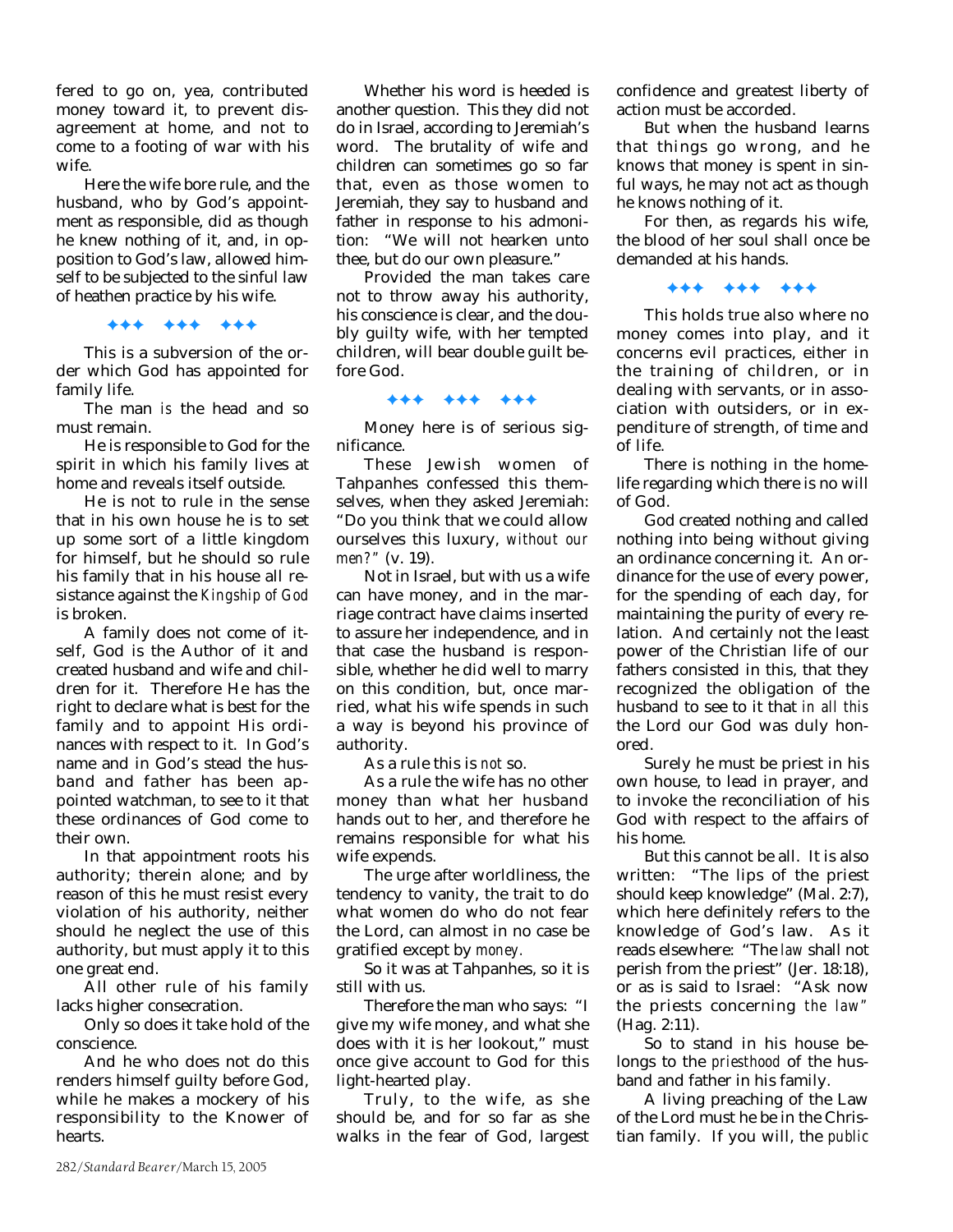*conscience* of all who in his family are committed to his care.

And therefore it is a choking, a strangling, a searing of the conscience, when the husband makes common cause with his wife in evil, and well knows of it, but acts as though he sees nothing.

This is moral cowardice.

This is to throw away his honor as man, and his priesthood before God. A sinning against his own soul, and against the soul of his wife.

Of course, this also applies the other way. A wife also must watch over the soul of her husband.

But yet this relation is altogether different.

Even a child is not free from the soul of his parents; and he who as child in a spiritual sense can be something to father and mother, and is not, is guilty. But this does not undo the fact that the responsibility of a father for his child bears an altogether different character from that of a child for his father.

That of the father for his child is official.

And so is the responsibility of the husband for the wife.

Here is a *special* duty, a duty of a particular sort and order, imposed of God upon the husband.

## *Day of Shadows George M. Ophoff*

ေ

## *The Types of Scripture The Garden of Eden (4)*

et us now attend to the knowledge of which the tree of life was a sign. et us now attend to the<br>
knowledge of which the<br>
tree of life was a sign.<br>
Adam, let me repeat, was *commanded* to eat of the fruit of the tree of life. "And the Lord God *commanded* the man saying, of every tree of the garden, eating *thou shalt eat?"* (Gen. 2:16). It is plain that man was *bidden to eat* of the trees of the garden and also of the tree of life. Hence, to eat of the fruit of this tree was good, and in eating, man would live. The fact that after the fall the way of the tree of life was kept indicates plainly that man had eaten of this fruit and had discovered its nourishing properties. As often as man ate of this tree he experienced the

wholesome and invigorating effect of its fruit upon his frame. Hence, God's statement relative to this tree was constantly verified by man's experience. The nourishment that he derived from this fruit was a testimony that God had spoken the truth. Man's discovery was that this tree was indeed good for food. Man's own experience told him that the food value of this tree was such as to be greatly desired.

This tree, then, may be regarded as a symbol of the knowledge that is the product of an experiment. It is not the kind of knowledge that may be signified by the term faith. Consequently, the moral worth of the act of eating of the fruit of this tree was not very great, except that the eating of it implied a conscious rejection of the fruit of the tree of the knowledge of good and evil. Adam's eating of the fruit of the tree of life was, then, a declaration that he lived only by every word that proceedeth out of the mouth of God, and that the tree of life was no independent source

of vitality — no second God. For this reason the tree of life, together with the other trees with the exception of one, were not called trees of *the knowledge of good and evil.* There was only one tree known by that name — the tree to which had been attached the negative commandment not to eat of its fruit.

Thus we have presented at least one of the reasons why this particular tree, in distinction from all the other trees of the garden, bore this name. There is still another reason, to which we shall come presently.

#### **The tree of knowledge as a test of faith**

The tree of the knowledge of good and evil, by virtue of the prohibition in which it was involved, was eminently capable of testing man's faith in God. Let us illustrate this matter. A father bids his son, let us say, of seventeen years, to take his place at the table supplied with an abundance of wholesome food. That son is bidden to eat, and he does so. It is plain that

*George Ophoff was Professor of Old Testament Studies in the Protestant Reformed Seminary in its early days. Reprinted here, in edited form, are articles that Ophoff wrote at that time for the* Standard Bearer.

*Previous article in this series: February 15, 2005, p. 228.*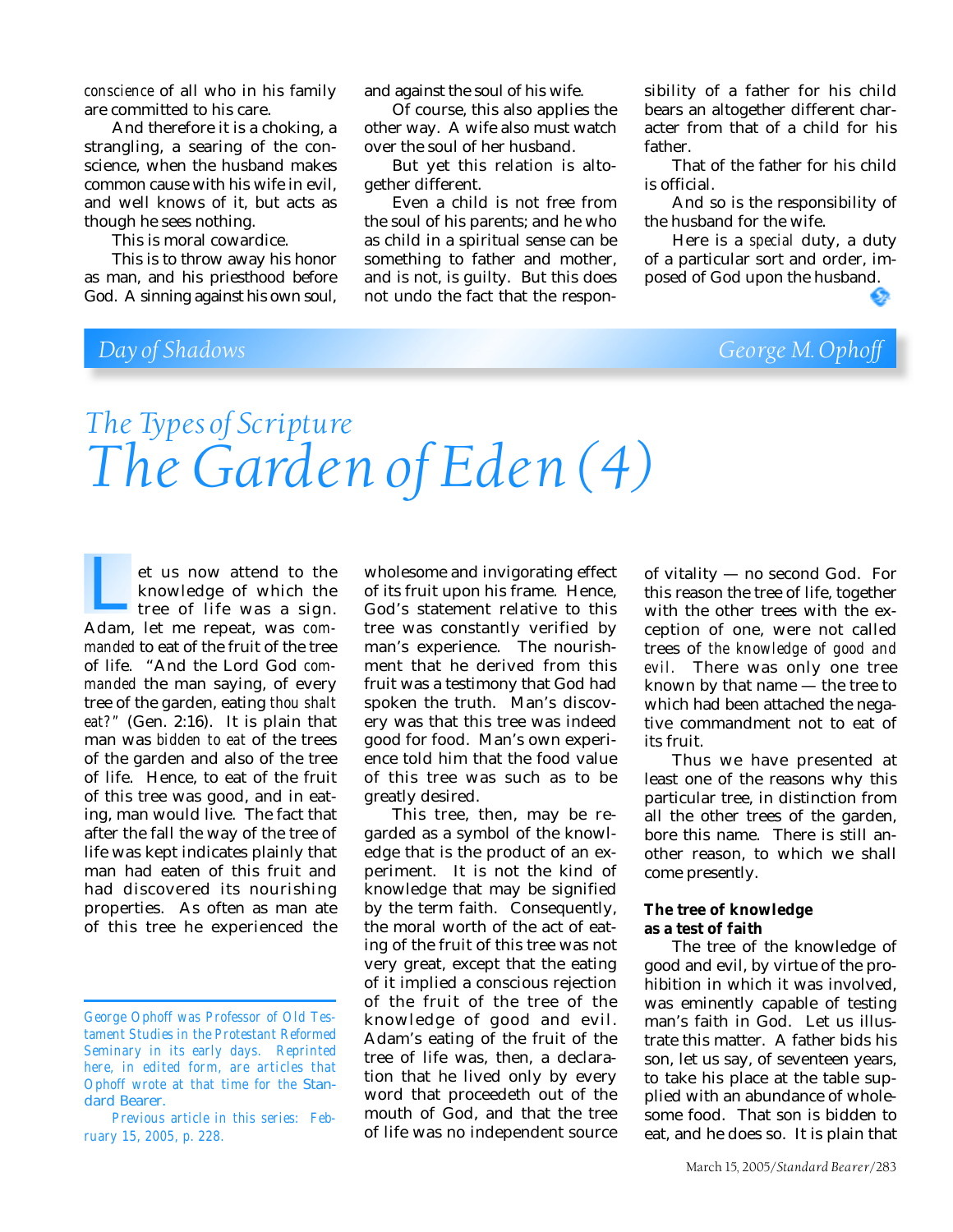a command of this kind is no test of that son's faith in his father. Nor can this command serve to exhibit the willingness or the unwillingness of the son to carry out the father's mandates. For the lad is hungry. He craves food. He knows that he is greatly in need of it and that what is set before him is good. He will eat without being told to do so. It would be a great trial to this son if he were forbidden to eat.

Adam knew, from experience, that the fruit of the trees of life was very good. He greatly desired that fruit. If it had not been for the presence of the tree of the knowledge of good and evil, the command to eat of the tree of life would have been no test of his faith in God.

But supposing this father should forbid that son of his to leave the house for a week, adding that if he did so he would for certain come to grief. A prohibition of this kind serves to test that son's faith in his father as well as his willingness to hearken unto his father's words. And that for the reason that the prohibition may appear very capricious. Its reasonableness was not made plain to the son. It is possible that he may begin to regard it as unjust, and finally set it aside and leave the house. On the other hand, if this son keeps to the house, we know then that his faith in his father is very strong. If that son does as he is bidden, he shows that he is very capable of obeying on the basis of his father's testimony.

For the reasons mentioned above, the command to refrain from eating of the forbidden tree served to test Adam's faith in the Lord God, and to test his ability to obey for the sole reason that God had spoken. To Adam, the prohibition seemed arbitrary. When he looked at the fruit, he could not understand why he should die if he ate. For the tree was good for food, a desire to the eyes, and a tree to

be desired to make one wise. He was forbidden, we repeat, to experiment with the tree. He must endorse the testimony of God and refrain from eating for the sole reason that the Lord God had said so. This prohibition, it is plain, is admirably suited to put to a test Adam's faith in God. Add to this that it worked no hardships on him. It was but one tree from which he was forbidden to eat. There was still an oversupply of fruit.

The prohibition, then, not to eat of the forbidden tree, made necessary the exercise of faith. Faith is the conviction that the things that lie beyond the reach of our observation, the things unseen, are nevertheless there. Faith may be identified with these realities and thereupon substituted by the term knowledge. What were the unseen realities with which Adam had to do? The grim reality that the eating of the forbidden tree will result in death and the glorious fact that the Lord God is the true bread of life. It is

these things upon which Adam must lay hold. Then he knows. And it was of this knowledge that the tree growing the forbidden fruit was a sign. Hence, it was called the tree of knowledge of good and evil. While

Adam believed, God was unto him a living reality and he knew God.

#### **Antithetical character of the two trees**

Like the tree of life, the tree of knowledge of good and evil was located in the midst of the garden. "And the woman said unto the serpent, we may eat of the fruit of the trees of the garden, but of the fruit of the tree which is in the *midst of the garden,* God hath said, ye shall not eat of it" (Gen. 2:2, 3). Since both trees occupied a place in the midst of the garden, the distance separating them could not have

been very great. The position of the two trees means that both good and evil were constantly being brought to the attention of man. As often as he ate of the tree of life he did so in the near vicinity of the forbidden tree. If man would eat of the tree of life he must pass by and reject the forbidden fruit. For of both trees he was not permitted to eat.

It is plain, then, that, due to the presence of the forbidden tree, the act of eating from the tree of life was at once an act of faith. For it implied a rejection of the forbidden fruit, and amounted to a declaration that the testimony of God was being believed. Each time man ate of the tree of life he was rejecting evil and embracing the good. The tree of knowledge, it is plain, compelled man to choose ever again, either good or evil, either God or not-God. In a word, the presence of the tree of knowledge meant that man must walk by faith … or die.

The presence of this tree, then, brought into sharp relief both

> good and evil, God and not-God. It meant that good was being represented as the opposite of evil, and evil as the opposite of good. Man's notion of good and evil was therefore much clearer than it

would have been if the tree of knowledge had not been there. Hence, when he finally chooses evil he does so very consciously. In this sense did the tree of knowledge teach man both good and evil. It sharpened up man's mind and compelled him to serve God consciously.

Let it be repeated that the tree of life pointed to God as the true bread of life. The tree of knowledge of good and evil may be regarded as a representation of all that which depraved man places in the room of God and worships as God. Scripture has more than one

*In a word, the presence of the tree of knowledge meant that man must walk by faith … or die.*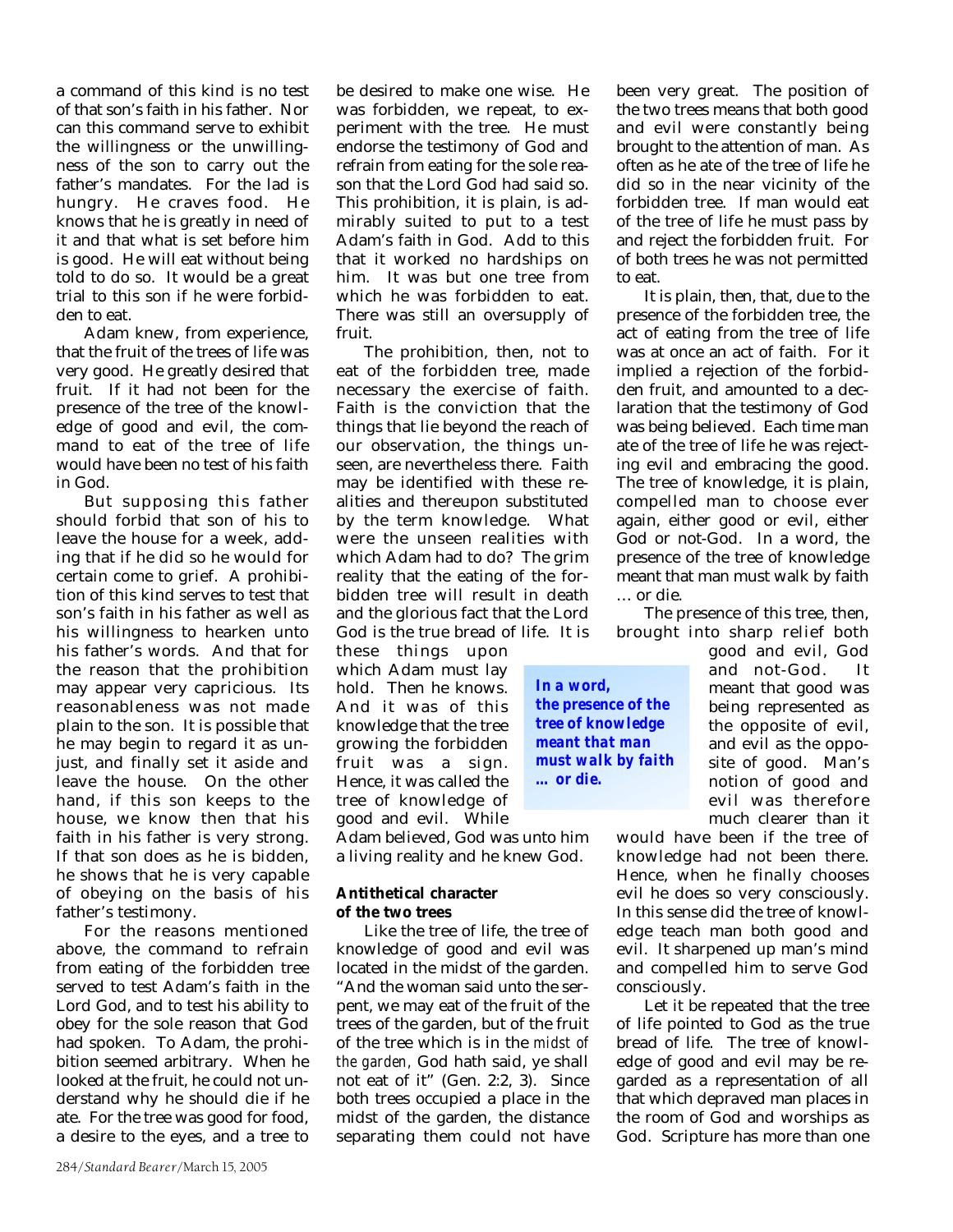name for this anti- or pseudo-god — the arms of the wicked that shall be broken (Ps. 37:17); man and flesh (Jer. 17:5); bread (Luke 4:3); chariots and horses (Ps. 20:7); antichrist (I John 2:18); the man of sin and the son of perdition (II Thess. 2:4); mystery of iniquity (II Thess. 2:7); Babylon (Rev. 14:8); mammon (Matt. 6:24). Hence, the two trees exhibit the antithesis God and pseudo-god, light and darkness, good and evil. The presence of the two trees meant that Adam was made to choose either one of the two powers represented by the trees. It is true that the tree of knowledge alone exhibited the antithesis. The positive exhibition of *light* or *good,* however, was the tree of life and, in a sense, every tree of the garden with the exception of the tree of knowledge of good and evil.

### **Choosing the evil, at the instigation of the devil**

It did not take long before the tree of knowledge of good and evil became to man a stumbling block. The serpent entered the garden and persuaded man to eat of the forbidden tree. The serpent's argument is well known. "Ye shall not surely die, for God doth know that in the day ye eat thereof, then your eyes shall be opened, and ye shall be as gods, knowing good and evil."

The manner of approach of the devil was at once a demonstration of his cunningness. He refrains at the outset of accusing God of deception. Instead he sets out with a question. "Yea, hath God said, Ye shall not eat of every tree of the garden?" It is clear that the devil's purpose was to make the divine prohibition seem unjust and oppressive. God's statement, "Of all the trees of the garden thou mayest freely eat," is changed to "Thou mayest not eat of every tree." The serpent, thus, sets out very cautiously. He is about to blaspheme God. Before he does so, however, he must know the

thoughts of the woman's heart and her attitude toward the divine prohibition. Satan is a creature. Hence, he cannot read man's mind or penetrate into the recesses of his heart. The woman must reveal herself to him, and that by means of the spoken word. She must be made to talk.

"Yea, hath God said, Ye shall not eat of every tree of the garden? And the woman said unto the serpent, We may eat of the fruit of the trees of the garden, but of the fruit of the tree which is in the midst of the garden, God hath said, Ye shall not eat of it, neither shall ye touch it, lest ye die."

Now Satan responds by railing at God. He contradicts God's statement and accuses Him of deception. He makes it appear as if God is depriving man of some higher good for the purpose of safeguarding His own interests. Amazing. How dare the devil blaspheme God in the presence of this friend of God. Was not this woman God's friend? She was not, at this juncture. Fact is, her soul was filled with disgust. The divine injunction aggrieved her. This is plain from her response. Attend to her reply and observe that the woman has distorted God's words. God had said, "Of *all the trees* of the garden ye may freely eat." The woman said, "We may eat of the fruit of the trees of the garden." It is plain that there was a conscious attempt on the part of the woman to reduce the blessings of God to a minimum. Further, God had said, "Of the tree of the knowledge of good and evil, thou shalt not eat of it." To this the woman added, "Thou shalt not touch it." This addition indicates that the woman was bent on making the commandment of God appear very offensive. It is plain that she was dissatisfied with God.

The serpent is very quick to perceive that the woman has lost her faith in God. He knows, then, that the woman will permit him to assail God. And so he does. "Ye shall not surely die," saith the devil. And the woman believes … the devil. That means that she too begins to shake her fist in God's face. Facing God she says, "You lie." "For God doth know (thus the serpent continues) that in the day ye eat thereof, then your eyes shall be opened." Again the woman agrees. She turns to the tree and fixes her eye upon its fruit. The fruit was pleasant to her eyes. It was good for food, she saw, and a tree to be desired to make one wise. She takes of the fruit thereof, and eats, and gives also to her husband with her, and he did eat — without objection, so it seems.

When man ate of the forbidden tree he committed a heinous sin against God. We will not engage in a detailed delineation of the various elements of the event of the fall of man. Doing so we would be passing beyond the limits of the field that we are cultivating. It is our business, however, to point out the meaning and the implications of Adam's deed.

Let us set out with the assertion that the statements of the devil have the appearance of truth. For what he predicted happened. Man's eyes were actually opened. And we may hear the Lord God saying: "Behold, the man is become as one of us, to know good and evil." But, though the statements of Satan had the appearance of being true, yet were they pregnant with bald lies. Satan denied that man would die when he eats. He assured him that the opening of the eyes and the knowing of good and evil will constitute a higher good. In reality, however, the opening of the eyes and the knowing of good and evil constituted a great evil. They turned out to be the earmarks of spiritual death. Satan lied to man and deceived him. In our next article these matters will be further delineated.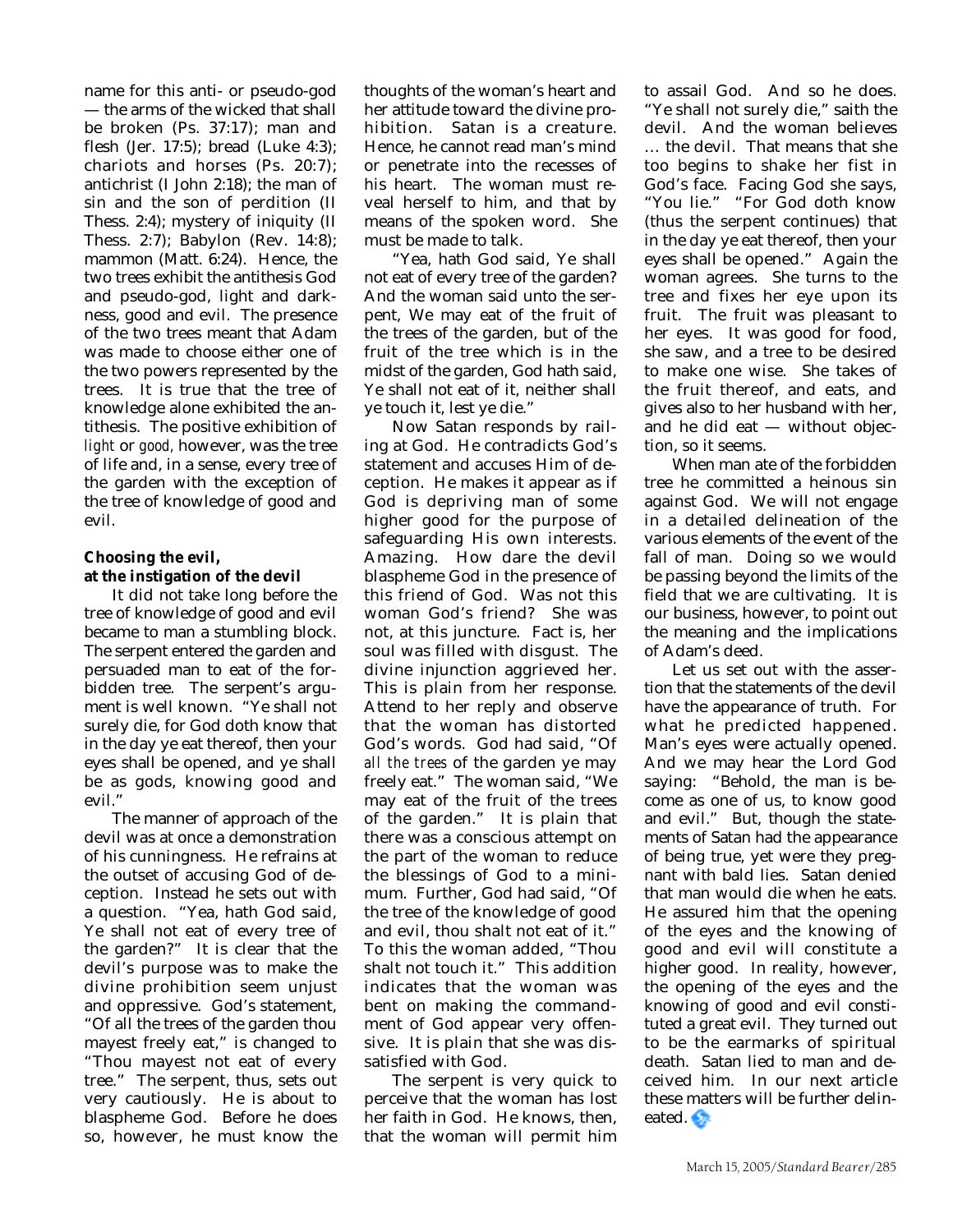*Come and Welcome to Jesus Christ,* by John Bunyan (1628-1688). Carlisle, PA: Banner of Truth Trust, 2004 (first published in 1681, and republished in Bunyan's *Works,* Volume 1, Banner of Truth, 1991). 230 pp. (paper). \$8.99. [Reviewed by Prof. Barrett Gritters.]

**The Calvinistic Puritan John<br>Bunyan, best known for his<br>***Pilgrim's Progress***, wrote a fine ex-**Bunyan, best known for his position of John 6:37, which the Banner of Truth has recently republished in a small paperback. If the reader is hesitant to pick up a Puritan work because of expected tedium, he may find himself happily surprised at the sound exegesis, pointed applications, and non-tedious reading. For a work on this one verse ("All that the Father giveth me shall come to me; and him that cometh to me, I will in no wise cast out"), 200 pages is not too much.

John Bunyan's interest was a defense of a Calvinistic interpretation of the text over against Arminianism, exalting God's sovereign grace in election and salvation. The book is full of memorable lines of powerful defense of the Reformed faith, easily understood by all believers.

More so, Bunyan was determined to explain the gospel to troubled sinners, especially sinners troubled by the possibility that they are not God's children. He succeeds powerfully. No arm-chair theologian (he spent most of twelve years in prison for his faithfulness in the gospel ministry), Bunyan knew the struggles in the battle against sin, doubt, and the great Adversary.

Bunyan is wise in his pastoral applications. He avoids the temptation to ignore the causes of doubt.

Although doubts are sown by the devil, there are reasons for doubt that require repentance and sorrow. In a pastoral manner, the sinner is brought to comfort in the way of a confession of his own sin and real need for Jesus Christ. The "big-bellied promises" of God come with full force on pages 177ff., where ten causes are given, in unforgettable language, why some should "be so lamentably cast down and buffeted with temptations."

It may be for several causes. 1. Some that are coming to Christ cannot be persuaded, until the temptation comes, that they are so vile as the Scripture says they are. True, they see so much of their wretchedness as to drive them to Christ. But there is an over and above of wickedness which they see not…. 2. Some that are coming to Christ are too much affected with their own graces, and too little taken with Christ's Person. Therefore God, to take them off from doting upon their own jewels, and that they might look more to the Person, undertaking, and merits of His Son, plunges them into the ditch by temptations…. Yes, God often, even for this thing, takes as it were our graces from us, and so leaves us almost completely to ourselves and to the tempter, that we may learn not to love the picture more than the Person of His Son…. 3. Perhaps you have been given too much to judging your brother, to condemning your brother….

Of most interest to this reviewer was the expressed desire of the publisher that the book have wide readership because it is another salvo against the enemy hyper-Calvinism. The opening statement of the "Publisher's Foreword" notes: "The Baptist preacher and theologian, Andrew Fuller (1745-1815), was raised under a ministry which had become unbalanced due to its Hyper-Calvinistic emphases." The blurb on the back cover has Andrew Fuller finding help from this work to "set his denomination free from the grip of hyper-Calvinism."

Because the Protestant Reformed Churches are often charged as being hyper-Calvinist, I read with greatest interest to find whether what Bunyan would say opposed PRC theology. But there is little, if anything, in the book, that does not harmonize well with Protestant Reformed teaching. A distinction between conditional and unconditional promises will make a Protestant Reformed reader sit up carefully. An apparent inconsistency at the very end of the book that has one "coming to Christ" but not yet "come to Christ" and far from the Spirit of regeneration will leave one bewildered for a moment. But of a "well-meant offer of salvation" that has God desiring to save everyone because Christ is available to them all, there is nothing.

There is a hyper-Calvinism about, which denies that faith may be called for in the unregenerate, that denies that the gospel may call to Jesus Christ those who are not elect, that denies that faith is the *duty* of unbelievers. Against that theology, Bunyan's exposition of the passage is a strong and effective counter-measure. Reformed and Protestant Reformed preachers will grow from a reading of the book.

The Banner of Truth editors or members, perplexed as they may be by this positive review in the *Standard Bearer*, are invited to point out what, if anything, in PRC theology is effectively countered by Bunyan's *Come and Welcome to Jesus Christ*. My invitation is sincere and well-meant.

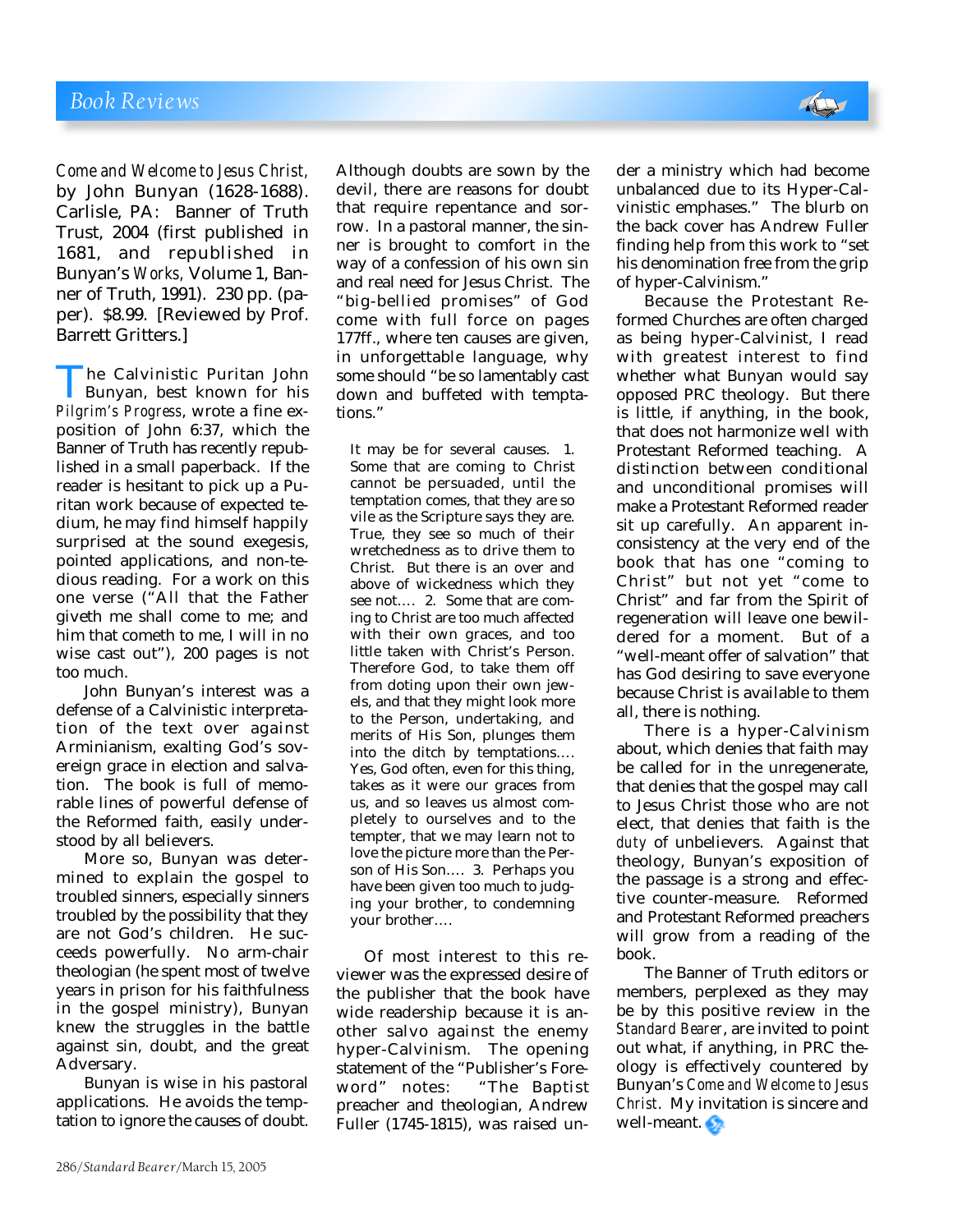#### **Evangelism Activities**

On Friday evening, February 11, sponsored a Winter Lecture. Their the Wingham, Ontario PRC pastor, Rev. M. DeVries spoke on the theme: "Contending for the Faith in an Age of Tolerance." Nearly all the adults and young people of the congregation were in attendance. And there were 25-30 visitors present. These included a couple from Grace PRC in Michigan, a couple from Brampton, Ontario (near Toronto ), as well as invited relatives and acquaintances from the mid-western Ontario area. Refreshments were served and fellowship was enjoyed following the lecture.

We are also happy to report that the Reformed Witness Hour, the half-hour radio broadcast sponsored by our denomination, can now be heard in southwestern Ontario at 11:30 A.M. each Sunday on radio station CKNX 920 AM, thanks to the evangelism outreach of our Wingham congregation.

Beginning with the first Sunday in February, the Reformed Witness Hour broadcast supported by our congregations around the Chicago, IL area changed radio stations. The program can now be heard on WYLL 1160 AM at 3:30 P.M. Sunday afternoon.

#### **Mission Activities**

The PRC Mission in Spokane,<br>WA is in the early stages of beginning a library. If you are inter-WA is in the early stages of beested or able to donate new or used RFPA publications, good Bible reference works, commentaries, Reformed devotional literature, or books on church history, contact Missionary Rev. T. Miersma at 509- 976-0372, or tem50@comcast.net.

Rev. R. Kleyn, representing our churches' Domestic Mission Committee, and Elder H. Boer, representing the Hudsonville, MI PRC, the calling church for our denomination's work in Northern Ireland, visited the field from February 4 through 14. In addition to meeting with our missionary, Rev. A. Stewart, and his wife, Mary, the men also had occasion to visit with families of the Covenant PR Fellowship in Ballymena and to travel with the Stewarts on February 9 to Limerick, in the Republic of Ireland, where Rev. Stewart presented a lecture entitled "The Lord's Day." Rev. Kleyn preached for the Fellowship on Sunday, February 13, and the saints enjoyed a time of fellowship with the emissaries after the evening service before they left for home the next morning.

God is blessing the PR Fellowship of Fayetteville, NC. They continue to receive the DVDs of the weekly services of the Grace PRC in Standale, MI and are appreciative of them. Some visitors have begun to attend the worship services of the PRFF and also the Wednesday catechism sessions that Dr. LeMaster leads. Another family will soon be moving up to Fayetteville for a while and is planning to attend the services. Let us continue to remember before God the needs of our brothers and sisters in Fayetteville as well as all those whom our Heavenly Father gives us the privilege of working with.

Elders B. DeKraker, D. Rau, and B. Zandstra, as well as Deacons T. DeVries and S. Kamps were in Pittsburgh the first full week in February as delegates from the

Council of Southwest PRC in Grandville, MI, the calling church for our mission work there. During their visit they met with their missionary, Rev. J. Mahtani, and his family and with the Steering Committee. They hoped also to conduct family visitation, as well as make pastoral and diaconal calls.

#### **Young People's Activities**

The Young People of the<br>Wingham, Ontario PRC invited<br>their congregation for a time of fel-Wingham, Ontario PRC invited lowship and skating on Saturday, February 5 at the Belgrave Arena.

The Young People of Immanuel PRC in Lacombe, Alberta hosted a skating party at Les Walker on Saturday, February 12. Everyone at Immanuel was invited to join the young people for an afternoon of fun and fellowship.

The Young People of Faith PRC in Jenison, MI planned a Bowl-athon for Friday evening, February 11, from 9 P.M. to midnight. All young people were invited to join in this time of fun and fellowship. Money raised was to be used for the 2005 YP Convention.

The young people of the South Holland, IL PRC invited the young people from surrounding PR congregations to join them Saturday, February 5 for a ski outing at Bittersweet Ski Resort in Kalamazoo, MI.

Soup and a sandwich were on the menu for a fund-raiser for the Young People's Society of the Randolph, WI PRC. Donations were taken to offset some of the expenses of this year's activities.

#### **Congregation Activities**

The Prince Center at Calvin College in Grand Rapids, MI was<br>the site of this year's annual lege in Grand Rapids, MI was Georgetown PRC Conference. The

*Mr. Wigger is a member of the Protestant Reformed Church of Hudsonville, Michigan.*